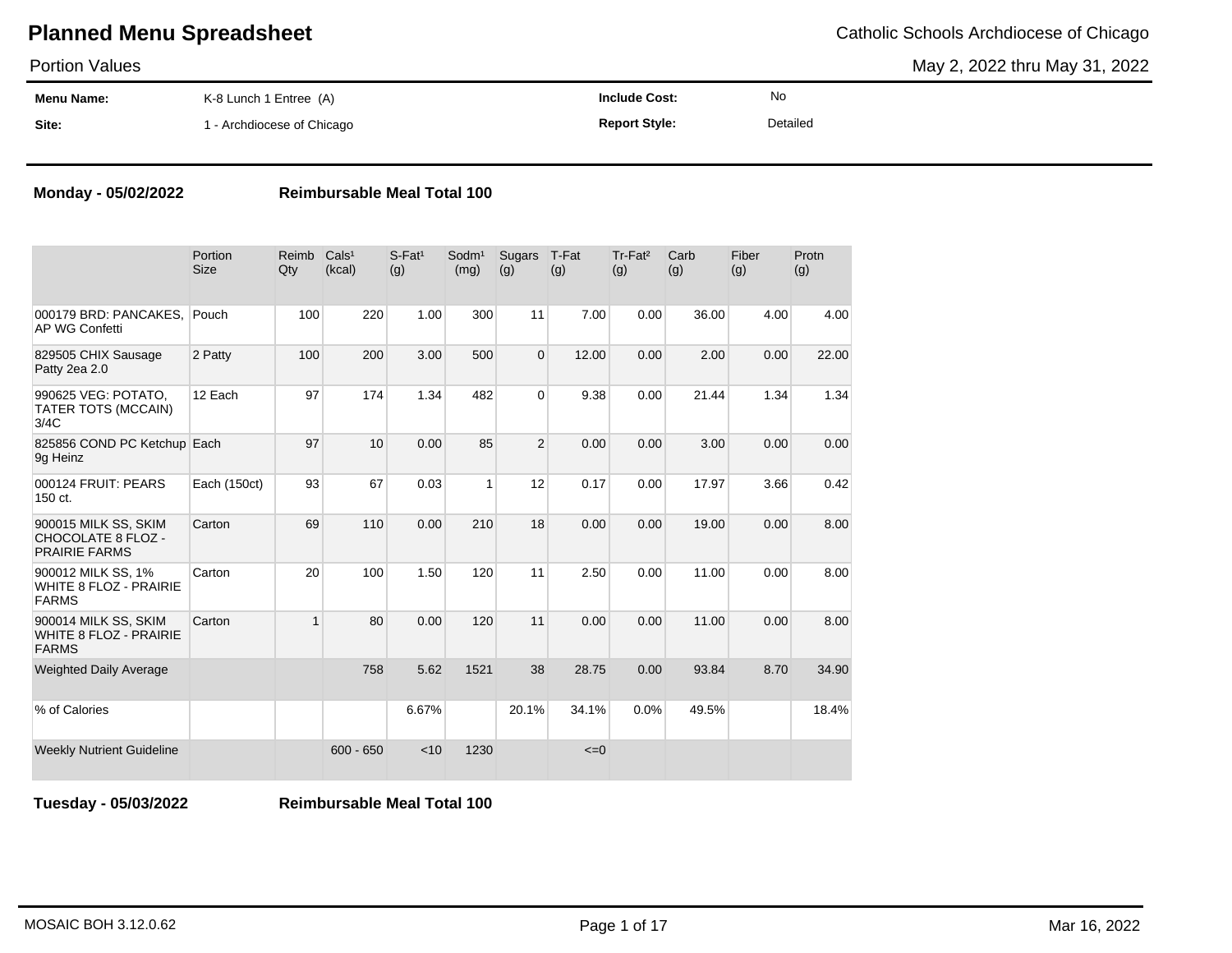May 2, 2022 thru May 31, 2022

Portion Values

|                                                                       | Portion<br><b>Size</b> | Reimb<br>Qty | Cals <sup>1</sup><br>(kcal) | S-Fat <sup>1</sup><br>(g) | Sodm <sup>1</sup><br>(mg) | Sugars<br>(g)  | T-Fat<br>(g) | Tr-Fat <sup>2</sup><br>(g) | Carb<br>(g) | Fiber<br>(g) | Protn<br>(g) |
|-----------------------------------------------------------------------|------------------------|--------------|-----------------------------|---------------------------|---------------------------|----------------|--------------|----------------------------|-------------|--------------|--------------|
| 990667 ENT: BOWL.<br>CHIXPOP CH WG 2.5<br>(1BG)                       | Bowl                   | 100          | 396                         | 5.80                      | 585                       | $\overline{2}$ | 19.53        | 0.00                       | 34.59       | 5.54         | 20.81        |
| 830676 VEG: BROCCOLI,<br>CUT FRZ CKD 3/4C                             | $3/4$ Cup              | 82           | 37                          | 0.02                      | 14                        | $\overline{2}$ | 0.16         | 0.00                       | 6.97        | 3.91         | 4.04         |
| 000154 FRUIT: CRAISINS,<br>SS Origin1.16                              | Box (1.16oz)           | 90           | 110                         | 0.00                      | $\Omega$                  | 24             | 0.00         | 0.00                       | 27.00       | 2.00         | 0.00         |
| 900015 MILK SS, SKIM<br>CHOCOLATE 8 FLOZ -<br><b>PRAIRIE FARMS</b>    | Carton                 | 69           | 110                         | 0.00                      | 210                       | 18             | 0.00         | 0.00                       | 19.00       | 0.00         | 8.00         |
| 900012 MILK SS, 1%<br><b>WHITE 8 FLOZ - PRAIRIE</b><br><b>FARMS</b>   | Carton                 | 20           | 100                         | 1.50                      | 120                       | 11             | 2.50         | 0.00                       | 11.00       | 0.00         | 8.00         |
| 900014 MILK SS, SKIM<br><b>WHITE 8 FLOZ - PRAIRIE</b><br><b>FARMS</b> | Carton                 | $\mathbf{1}$ | 80                          | 0.00                      | 120                       | 11             | 0.00         | 0.00                       | 11.00       | 0.00         | 8.00         |
| <b>Weighted Daily Average</b>                                         |                        |              | 622                         | 6.12                      | 767                       | 40             | 20.16        | 0.00                       | 80.03       | 10.55        | 31.33        |
| % of Calories                                                         |                        |              |                             | 8.86%                     |                           | 25.7%          | 29.2%        | 0.0%                       | 51.5%       |              | 20.1%        |
| <b>Weekly Nutrient Guideline</b>                                      |                        |              | $600 - 650$                 | < 10                      | 1230                      |                | $\leq=0$     |                            |             |              |              |

### **Wednesday - 05/04/2022 Reimbursable Meal Total 100**

|                                                                    | Portion<br><b>Size</b> | Reimb<br>Qty | Cals <sup>1</sup><br>(kcal) | $S$ -Fat <sup>1</sup><br>(g) | Sodm <sup>1</sup><br>(mg) | Sugars<br>(g)  | T-Fat<br>(g) | $Tr-Fat2$<br>(g) | Carb<br>(g) | Fiber<br>(g) | Protn<br>(g) |
|--------------------------------------------------------------------|------------------------|--------------|-----------------------------|------------------------------|---------------------------|----------------|--------------|------------------|-------------|--------------|--------------|
| 990678 BURG, BEEF AM<br>AP WG 2.25 (2BG)<br>(ALPHA)                | Each                   | 100          | 305                         | 4.62                         | 505                       | $\overline{4}$ | 11.50        | 0.00             | 28.50       | 2.00         | 19.50        |
| 825856 COND PC Ketchup Each<br>9g Heinz                            |                        | 100          | 10                          | 0.00                         | 85                        | $\overline{2}$ | 0.00         | 0.00             | 3.00        | 0.00         | 0.00         |
| 990629 VEG: CARROTS,<br>DICED FZ CKD 3/4C                          | $3/4$ Cup              | 82           | 49                          | 0.16                         | 78                        | 5              | 0.90         | 0.00             | 10.21       | 4.36         | 0.77         |
| 000108 FRUIT: CUP SS.<br>APPLESC CINN UNSWT<br>SHLF-STBL 1/2C      | Each (1/2c)            | 96           | 50                          | 0.00                         | $\mathbf 0$               | 12             | 0.00         | 0.00             | 14.00       | 1.00         | 0.00         |
| 900015 MILK SS, SKIM<br>CHOCOLATE 8 FLOZ -<br><b>PRAIRIE FARMS</b> | Carton                 | 69           | 110                         | 0.00                         | 210                       | 18             | 0.00         | 0.00             | 19.00       | 0.00         | 8.00         |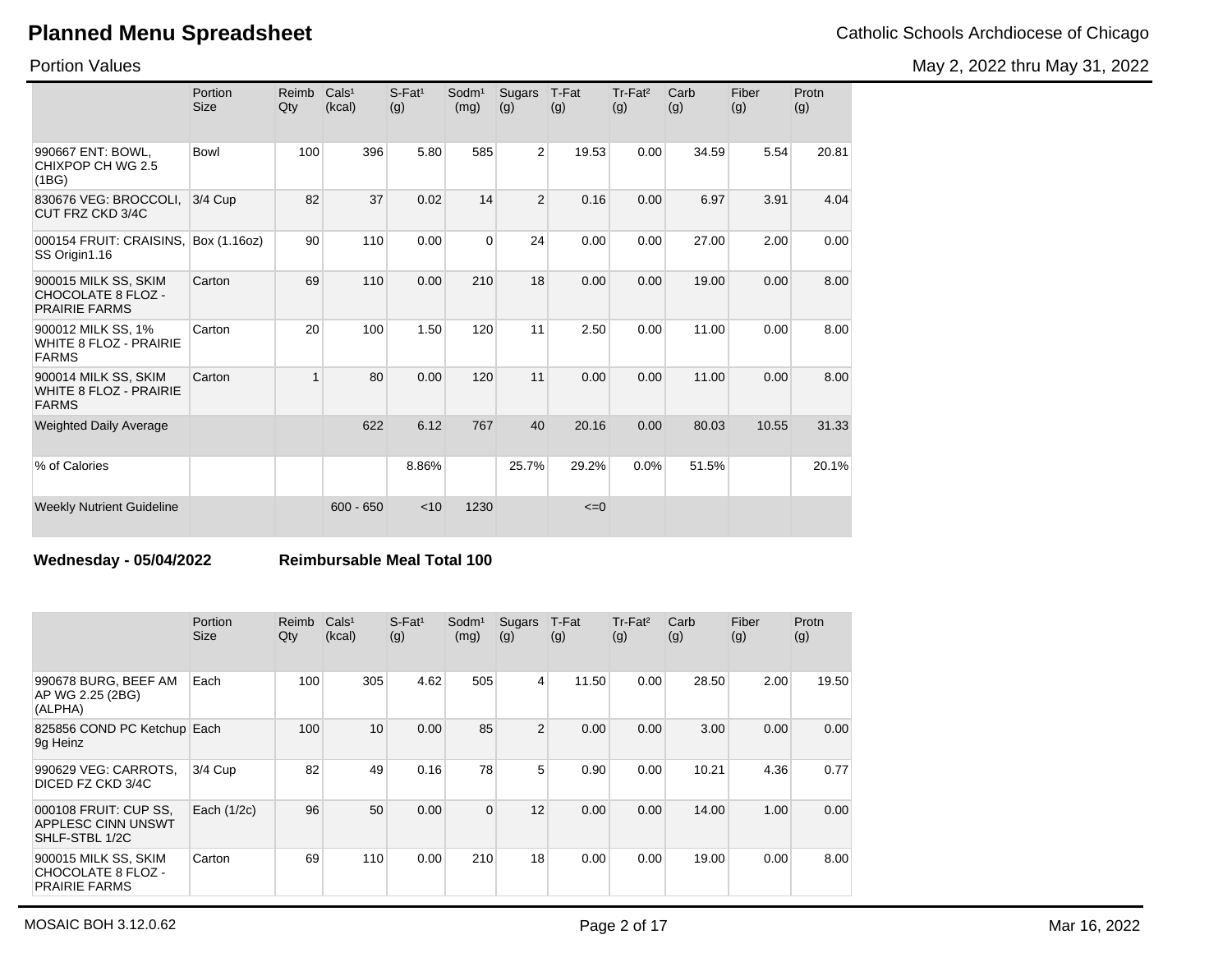May 2, 2022 thru May 31, 2022

### Portion Values

|                                                                       | Portion<br><b>Size</b> | Reimb<br>Qty | Cals <sup>1</sup><br>(kcal) | $S$ -Fat <sup>1</sup><br>(g) | Sodm <sup>1</sup><br>(mg) | Sugars<br>(g) | T-Fat<br>(g) | Tr-Fat <sup>2</sup><br>(g) | Carb<br>(g) | Fiber<br>(g) | Protn<br>(g) |
|-----------------------------------------------------------------------|------------------------|--------------|-----------------------------|------------------------------|---------------------------|---------------|--------------|----------------------------|-------------|--------------|--------------|
| 900012 MILK SS, 1%<br><b>WHITE 8 FLOZ - PRAIRIE</b><br><b>FARMS</b>   | Carton                 | 20           | 100                         | 1.50                         | 120                       | 11            | 2.50         | 0.00                       | 11.00       | 0.00         | 8.00         |
| 900014 MILK SS, SKIM<br><b>WHITE 8 FLOZ - PRAIRIE</b><br><b>FARMS</b> | Carton                 |              | 80                          | 0.00                         | 120                       | 11            | 0.00         | 0.00                       | 11.00       | 0.00         | 8.00         |
| <b>Weighted Daily Average</b>                                         |                        |              | 500                         | 5.06                         | 824                       | 36            | 12.74        | 0.00                       | 68.74       | 6.54         | 27.33        |
| % of Calories                                                         |                        |              |                             | 9.11%                        |                           | 28.8%         | 22.9%        | $0.0\%$                    | 55.0%       |              | 21.9%        |
| <b>Weekly Nutrient Guideline</b>                                      |                        |              | $600 - 650$                 | $<$ 10                       | 1230                      |               | $\leq=0$     |                            |             |              |              |

**Thursday - 05/05/2022 Reimbursable Meal Total 100**

|                                                                     | Portion<br><b>Size</b> | Reimb<br>Qty | Cals <sup>1</sup><br>(kcal) | $S$ -Fat <sup>1</sup><br>(g) | Sodm <sup>1</sup><br>(mg) | Sugars<br>(g) | T-Fat<br>(g) | Tr-Fat <sup>2</sup><br>(g) | Carb<br>(g) | Fiber<br>(g) | Protn<br>(g) |
|---------------------------------------------------------------------|------------------------|--------------|-----------------------------|------------------------------|---------------------------|---------------|--------------|----------------------------|-------------|--------------|--------------|
| 990728 TACO BfGd Soft<br>AP NON-WG 2.25 (2BG)<br>2EA                | 2 Each                 | 100          | 334                         | 4.71                         | 793                       | 1             | 12.88        | 0.00                       | 36.88       | 3.46         | 18.68        |
| 825869 COND PC Sauce,<br>Taco 9g                                    | Each                   | 95           | $\overline{4}$              | 0.00                         | 57                        | $\Omega$      | 0.02         | 0.00                       | 0.76        | 0.12         | 0.10         |
| 825102 VEG: BEANS,<br>REFRIED AP 1/2C                               | $1/2$ Cup              | 82           | 139                         | 0.00                         | 499                       | 1             | 1.74         | 0.00                       | 23.21       | 6.96         | 6.96         |
| 826372 VEG: SALAD,<br>SIDE ROMMIX AP 1/2c                           | $1/2$ Cup              | 93           | 6                           | 0.00                         | 4                         | 1             | 0.00         | 0.00                       | 1.21        | 0.40         | 0.40         |
| 826059 COND PC,<br>DRESSING RANCH 12G<br>(HEINZ)                    | Each                   | 93           | 49                          | 0.76                         | 101                       | $\mathbf{1}$  | 4.92         | 0.10                       | 0.91        | 0.02         | 0.10         |
| 826343 JUICE SS,<br>Grape100% 4oz Cart                              | Each                   | 99           | 80                          | 0.00                         | 15                        | 18            | 0.00         | 0.00                       | 18.00       | 0.00         | 1.00         |
| 900015 MILK SS, SKIM<br>CHOCOLATE 8 FLOZ -<br><b>PRAIRIE FARMS</b>  | Carton                 | 69           | 110                         | 0.00                         | 210                       | 18            | 0.00         | 0.00                       | 19.00       | 0.00         | 8.00         |
| 900012 MILK SS, 1%<br><b>WHITE 8 FLOZ - PRAIRIE</b><br><b>FARMS</b> | Carton                 | 20           | 100                         | 1.50                         | 120                       | 11            | 2.50         | 0.00                       | 11.00       | 0.00         | 8.00         |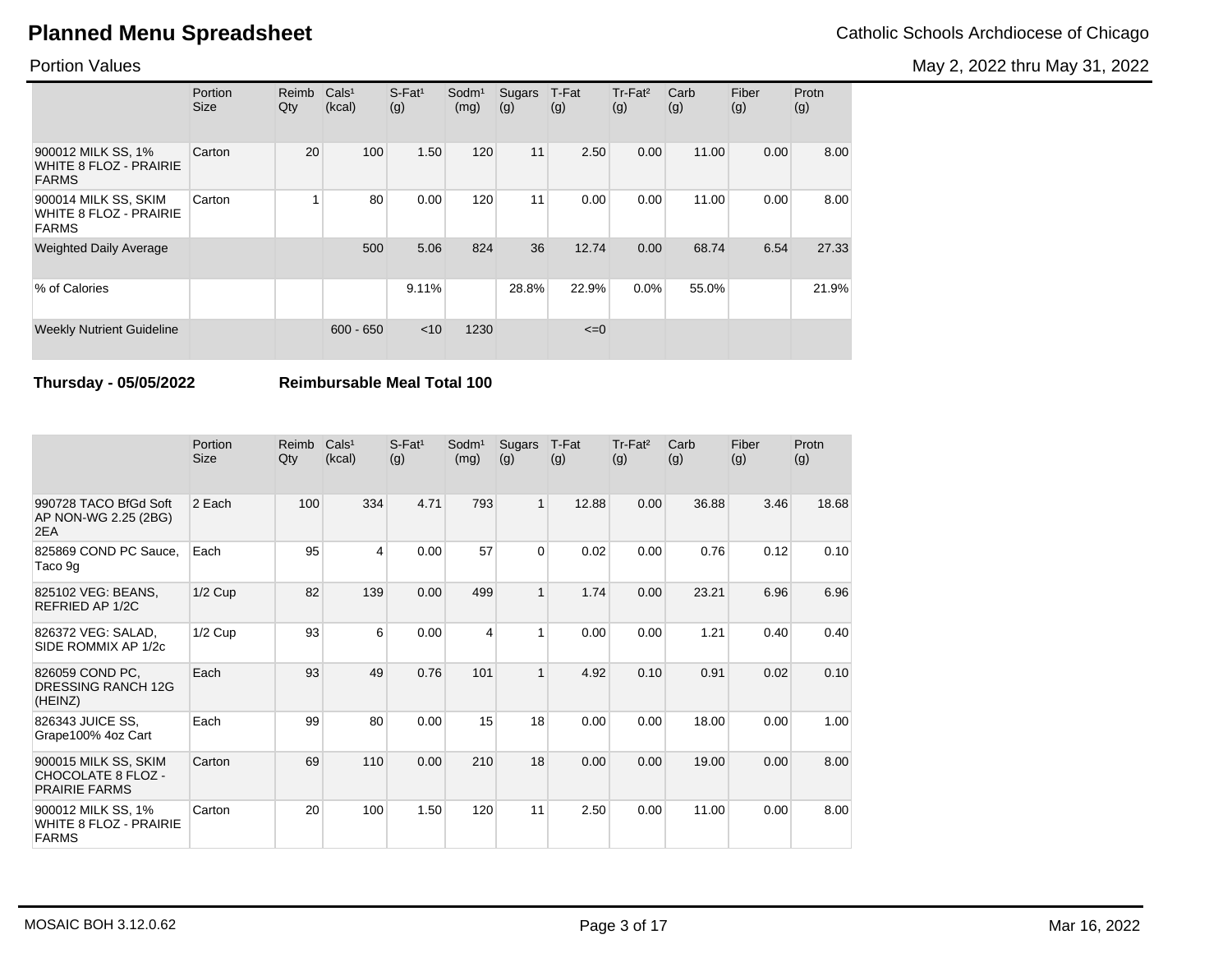May 2, 2022 thru May 31, 2022

### Portion Values

|                                                                | Portion<br><b>Size</b> | Reimb<br>Qty | Cals <sup>1</sup><br>(kcal) | $S$ -Fat <sup>1</sup><br>(g) | Sodm <sup>1</sup><br>(mg) | Sugars<br>(g) | T-Fat<br>(g) | Tr-Fat <sup>2</sup><br>(g) | Carb<br>(g) | Fiber<br>(g) | Protn<br>(g) |
|----------------------------------------------------------------|------------------------|--------------|-----------------------------|------------------------------|---------------------------|---------------|--------------|----------------------------|-------------|--------------|--------------|
| 900014 MILK SS, SKIM<br>WHITE 8 FLOZ - PRAIRIE<br><b>FARMS</b> | Carton                 |              | 80                          | 0.00                         | 120                       | 11            | 0.00         | 0.00                       | 11.00       | 0.00         | 8.00         |
| <b>Weighted Daily Average</b>                                  |                        |              | 679                         | 5.72                         | 1539                      | 37            | 19.41        | 0.09                       | 91.85       | 9.67         | 33.15        |
| % of Calories                                                  |                        |              |                             | 7.58%                        |                           | 21.8%         | 25.7%        | 0.1%                       | 54.1%       |              | 19.5%        |
| <b>Weekly Nutrient Guideline</b>                               |                        |              | $600 - 650$                 | < 10                         | 1230                      |               | $\leq=0$     |                            |             |              |              |

**Friday - 05/06/2022 Reimbursable Meal Total 100**

|                                                                           | Portion<br><b>Size</b> | Reimb<br>Qty | Cals <sup>1</sup><br>(kcal) | $S$ -Fat <sup>1</sup><br>(g) | Sodm <sup>1</sup><br>(mg) | Sugars<br>(g)  | T-Fat<br>(g) | Tr-Fat <sup>2</sup><br>(g) | Carb<br>(g) | Fiber<br>(g) | Protn<br>(g) |
|---------------------------------------------------------------------------|------------------------|--------------|-----------------------------|------------------------------|---------------------------|----------------|--------------|----------------------------|-------------|--------------|--------------|
| 990531 PIZZA AP TONY<br>4X6 CHZ 100% WG 2.0                               | Each                   | 100          | 300                         | 5.00                         | 440                       | 8              | 11.00        | 0.00                       | 34.00       | 4.00         | 16.00        |
| 830678 VEG: BEANS.<br><b>GREEN CUT FZ CKD 3/4c</b>                        | 3/4 Cup                | 82           | 29                          | 0.05                         | 1                         | $\overline{2}$ | 0.18         | 0.00                       | 6.76        | 3.15         | 1.56         |
| 825008 FRUIT: APPLE.<br>138CT Whole 1C                                    | Each (138ct)           | 94           | 62                          | 0.03                         | 1                         | 12             | 0.20         | 0.00                       | 16.52       | 2.87         | 0.31         |
| 900015 MILK SS, SKIM<br><b>CHOCOLATE 8 FLOZ -</b><br><b>PRAIRIE FARMS</b> | Carton                 | 69           | 110                         | 0.00                         | 210                       | 18             | 0.00         | 0.00                       | 19.00       | 0.00         | 8.00         |
| 900012 MILK SS, 1%<br><b>WHITE 8 FLOZ - PRAIRIE</b><br><b>FARMS</b>       | Carton                 | 20           | 100                         | 1.50                         | 120                       | 11             | 2.50         | 0.00                       | 11.00       | 0.00         | 8.00         |
| 900014 MILK SS, SKIM<br><b>WHITE 8 FLOZ - PRAIRIE</b><br><b>FARMS</b>     | Carton                 | $\mathbf{1}$ | 80                          | 0.00                         | 120                       | 11             | 0.00         | 0.00                       | 11.00       | 0.00         | 8.00         |
| <b>Weighted Daily Average</b>                                             |                        |              | 479                         | 5.37                         | 612                       | 36             | 11.84        | 0.00                       | 70.50       | 9.28         | 24.77        |
| % of Calories                                                             |                        |              |                             | 10.09%                       |                           | 30.1%          | 22.2%        | 0.0%                       | 58.9%       |              | 20.7%        |
| <b>Weekly Nutrient Guideline</b>                                          |                        |              | $600 - 650$                 | < 10                         | 1230                      |                | $\leq=0$     |                            |             |              |              |

**Monday - 05/09/2022 Reimbursable Meal Total 100**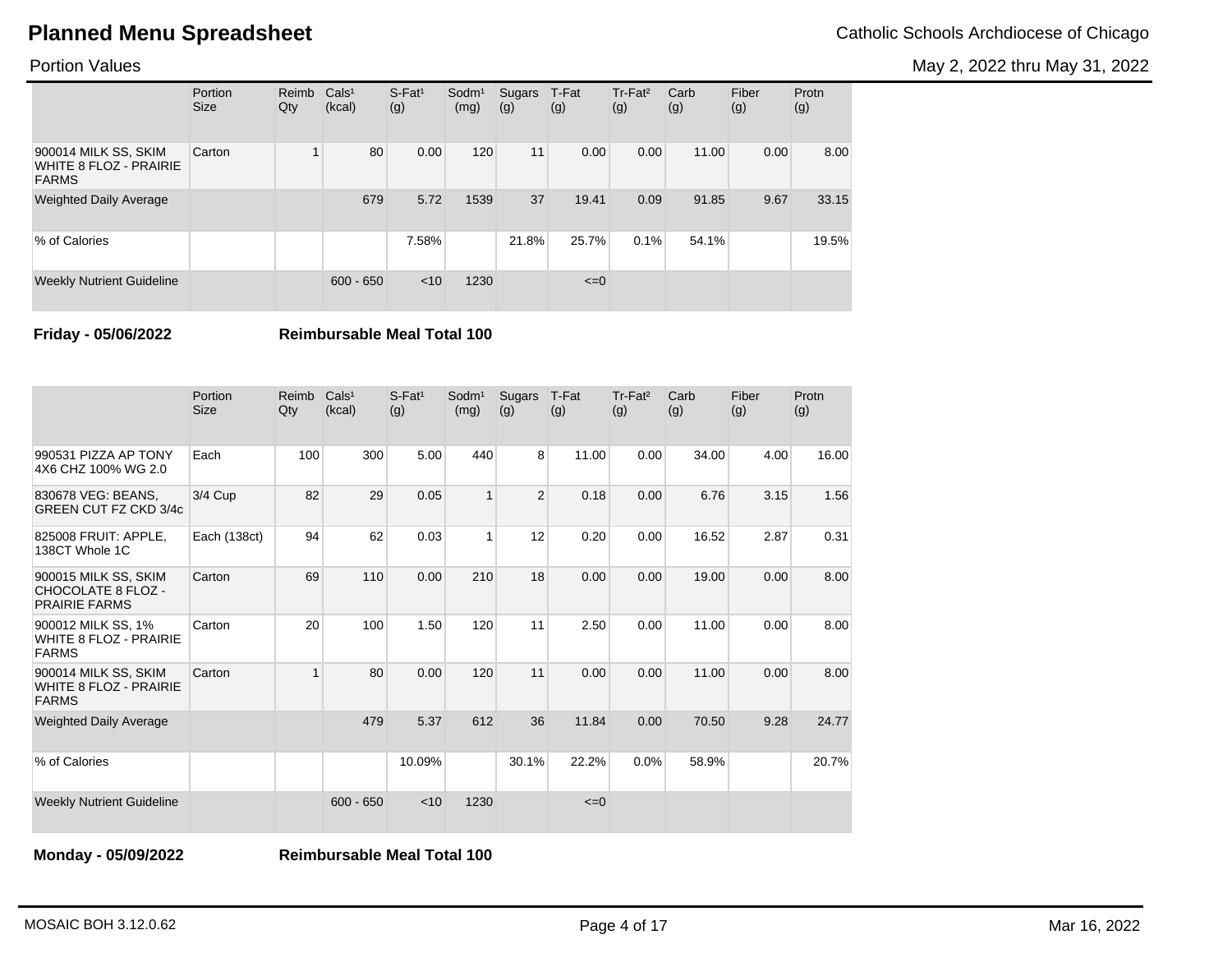Portion Values

| <b>Planned Menu Spreadsheet</b> | Catholic Schools Archdiocese of Chicago |
|---------------------------------|-----------------------------------------|
|---------------------------------|-----------------------------------------|

May 2, 2022 thru May 31, 2022

|                                                                           | Portion<br><b>Size</b> | Reimb<br>Qty | Cals <sup>1</sup><br>(kcal) | $S-Fat1$<br>(g) | Sodm <sup>1</sup><br>(mg) | Sugars<br>(g)  | T-Fat<br>(g) | Tr-Fat <sup>2</sup><br>(g) | Carb<br>(g) | Fiber<br>(g) | Protn<br>(g) |
|---------------------------------------------------------------------------|------------------------|--------------|-----------------------------|-----------------|---------------------------|----------------|--------------|----------------------------|-------------|--------------|--------------|
| 990585 PACK: CHIX<br>NUGGET SAVORY.<br>PRETZEL SOFT ROD<br><b>WG2(2BG</b> | Pack                   | 100          | 270                         | 1.88            | 478                       | $\overline{0}$ | 10.50        | 0.00                       | 26.50       | 2.25         | 18.25        |
| 825867 COND PC Sauce,<br><b>BBQ 12g</b>                                   | Each                   | 95           | 15                          | 0.00            | 158                       | 3              | 0.03         | 0.00                       | 3.34        | 0.16         | 0.14         |
| 830644 VEG: BEANS,<br>BKD VEG AP 3/4c                                     | 3/4 Cup                | 82           | 333                         | 0.00            | 772                       | 21             | 1.51         | 0.00                       | 65.05       | 12.10        | 16.64        |
| 826340 JUICE SS, Frt Bld<br>100% 4oz Crt                                  | Each                   | 99           | 60                          | 0.00            | 10                        | 13             | 0.00         | 0.00                       | 14.00       | 0.00         | 0.00         |
| 900015 MILK SS, SKIM<br>CHOCOLATE 8 FLOZ -<br><b>PRAIRIE FARMS</b>        | Carton                 | 69           | 110                         | 0.00            | 210                       | 18             | 0.00         | 0.00                       | 19.00       | 0.00         | 8.00         |
| 900012 MILK SS, 1%<br><b>WHITE 8 FLOZ - PRAIRIE</b><br><b>FARMS</b>       | Carton                 | 20           | 100                         | 1.50            | 120                       | 11             | 2.50         | 0.00                       | 11.00       | 0.00         | 8.00         |
| 900014 MILK SS, SKIM<br><b>WHITE 8 FLOZ - PRAIRIE</b><br><b>FARMS</b>     | Carton                 | $\mathbf{1}$ | 80                          | 0.00            | 120                       | 11             | 0.00         | 0.00                       | 11.00       | 0.00         | 8.00         |
| <b>Weighted Daily Average</b>                                             |                        |              | 713                         | 2.18            | 1440                      | 48             | 12.27        | 0.00                       | 112.30      | 12.33        | 39.23        |
| % of Calories                                                             |                        |              |                             | 2.75%           |                           | 26.9%          | 15.5%        | 0.0%                       | 63.0%       |              | 22.0%        |
| <b>Weekly Nutrient Guideline</b>                                          |                        |              | $600 - 650$                 | < 10            | 1230                      |                | $\leq=0$     |                            |             |              |              |

**Tuesday - 05/10/2022 Reimbursable Meal Total 100**

|                                                             | Portion<br><b>Size</b> | Reimb<br>Qty | Cals <sup>1</sup><br>(kcal) | $S$ -Fat <sup>1</sup><br>(g) | Sodm <sup>1</sup><br>(mg) | Sugars<br>(g)  | T-Fat<br>(g) | Tr-Fat <sup>2</sup><br>(g) | Carb<br>(g) | Fiber<br>(g) | Protn<br>(g) |
|-------------------------------------------------------------|------------------------|--------------|-----------------------------|------------------------------|---------------------------|----------------|--------------|----------------------------|-------------|--------------|--------------|
| 000491 MELT BD, AM WG<br>2.0 (2BG) (ALPHA)                  | Sandwich               | 100          | 365                         | 10.62                        | 1320                      | $\overline{4}$ | 19.50        | 0.00                       | 28.50       | 2.00         | 18.50        |
| 990628 VEG: POTATO, FF 3/4c<br>CRINKLE CUT (MCCAIN)<br>3/4C |                        | 97           | 128                         | 0.53                         | 160                       | 0              | 5.34         | 0.00                       | 20.29       | 1.07         | 1.07         |
| 825856 COND PC Ketchup Each<br>9g Heinz                     |                        | 97           | 10                          | 0.00                         | 85                        | $\overline{2}$ | 0.00         | 0.00                       | 3.00        | 0.00         | 0.00         |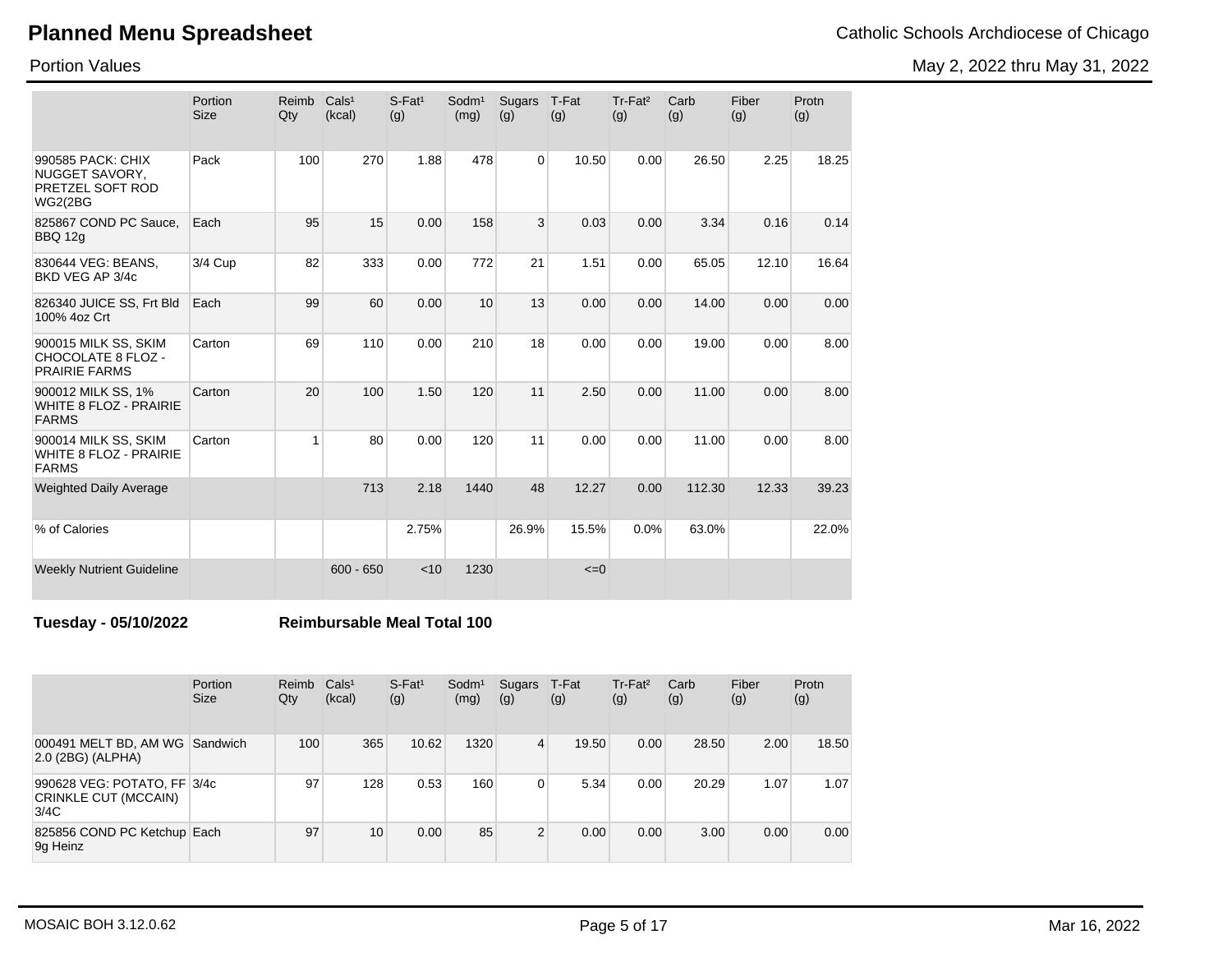Portion Values

|                                                                       | Portion<br><b>Size</b> | Reimb<br>Qty            | Cals <sup>1</sup><br>(kcal) | $S$ -Fat <sup>1</sup><br>(g) | Sodm <sup>1</sup><br>(mg) | Sugars<br>(g) | T-Fat<br>(g) | $Tr-Fat2$<br>(g) | Carb<br>(g) | Fiber<br>(g) | Protn<br>(g) |
|-----------------------------------------------------------------------|------------------------|-------------------------|-----------------------------|------------------------------|---------------------------|---------------|--------------|------------------|-------------|--------------|--------------|
| 826581 FRUIT: ORANGE<br>138ct Whole 1/2c                              | Each(138ct)            | 94                      | 47                          | 0.02                         | 0                         | 9             | 0.12         | 0.00             | 11.73       | 2.40         | 0.94         |
| 900015 MILK SS, SKIM<br>CHOCOLATE 8 FLOZ -<br><b>PRAIRIE FARMS</b>    | Carton                 | 69                      | 110                         | 0.00                         | 210                       | 18            | 0.00         | 0.00             | 19.00       | 0.00         | 8.00         |
| 900012 MILK SS, 1%<br><b>WHITE 8 FLOZ - PRAIRIE</b><br><b>FARMS</b>   | Carton                 | 20                      | 100                         | 1.50                         | 120                       | 11            | 2.50         | 0.00             | 11.00       | 0.00         | 8.00         |
| 900014 MILK SS, SKIM<br><b>WHITE 8 FLOZ - PRAIRIE</b><br><b>FARMS</b> | Carton                 | $\overline{\mathbf{A}}$ | 80                          | 0.00                         | 120                       | 11            | 0.00         | 0.00             | 11.00       | 0.00         | 8.00         |
| <b>Weighted Daily Average</b>                                         |                        |                         | 640                         | 11.46                        | 1728                      | 30            | 25.29        | 0.00             | 77.53       | 5.29         | 27.62        |
| % of Calories                                                         |                        |                         |                             | 16.12%                       |                           | 18.8%         | 35.6%        | 0.0%             | 48.5%       |              | 17.3%        |
| <b>Weekly Nutrient Guideline</b>                                      |                        |                         | $600 - 650$                 | $<$ 10                       | 1230                      |               | $\leq=0$     |                  |             |              |              |

**Wednesday - 05/11/2022 Reimbursable Meal Total 100**

|                                                                       | Portion<br><b>Size</b> | Reimb<br>Qty | Cals <sup>1</sup><br>(kcal) | $S$ -Fat <sup>1</sup><br>(g) | Sodm <sup>1</sup><br>(mg) | Sugars<br>(g) | T-Fat<br>(g) | Tr-Fat <sup>2</sup><br>(g) | Carb<br>(g) | Fiber<br>(g) | Protn<br>(g) |
|-----------------------------------------------------------------------|------------------------|--------------|-----------------------------|------------------------------|---------------------------|---------------|--------------|----------------------------|-------------|--------------|--------------|
| 990541 NACHOS BFGD<br>AP Bn CHZ 2.25 - w/o<br>Chips                   | Serving                | 100          | 214                         | 5.39                         | 658                       | 1             | 9.60         | 0.06                       | 17.20       | 3.31         | 13.92        |
| 831270 SNACK: CHIP SS,<br><b>Tort Bkd ScpWG</b>                       | Package                | 100          | 110                         | 0.00                         | 125                       | 0             | 2.50         | 0.00                       | 19.00       | 1.00         | 2.00         |
| 990677 VEG: BLEND, 4<br>WAY MIX FRZ CKD 3/4C                          | 3/4 Cup                | 82           | 92                          | 0.04                         | 49                        | 4             | 0.21         | 0.00                       | 18.51       | 6.22         | 4.04         |
| 833552 FRUIT: CRAISINS, Each (1.16oz)<br>SS Orange 1.16               |                        | 90           | 110                         | 0.00                         | $\mathbf{0}$              | 24            | 0.00         | 0.00                       | 27.00       | 2.00         | 0.00         |
| 900015 MILK SS, SKIM<br>CHOCOLATE 8 FLOZ -<br><b>PRAIRIE FARMS</b>    | Carton                 | 69           | 110                         | 0.00                         | 210                       | 18            | 0.00         | 0.00                       | 19.00       | 0.00         | 8.00         |
| 900014 MILK SS, SKIM<br><b>WHITE 8 FLOZ - PRAIRIE</b><br><b>FARMS</b> | Carton                 | 20           | 80                          | 0.00                         | 120                       | 11            | 0.00         | 0.00                       | 11.00       | 0.00         | 8.00         |

May 2, 2022 thru May 31, 2022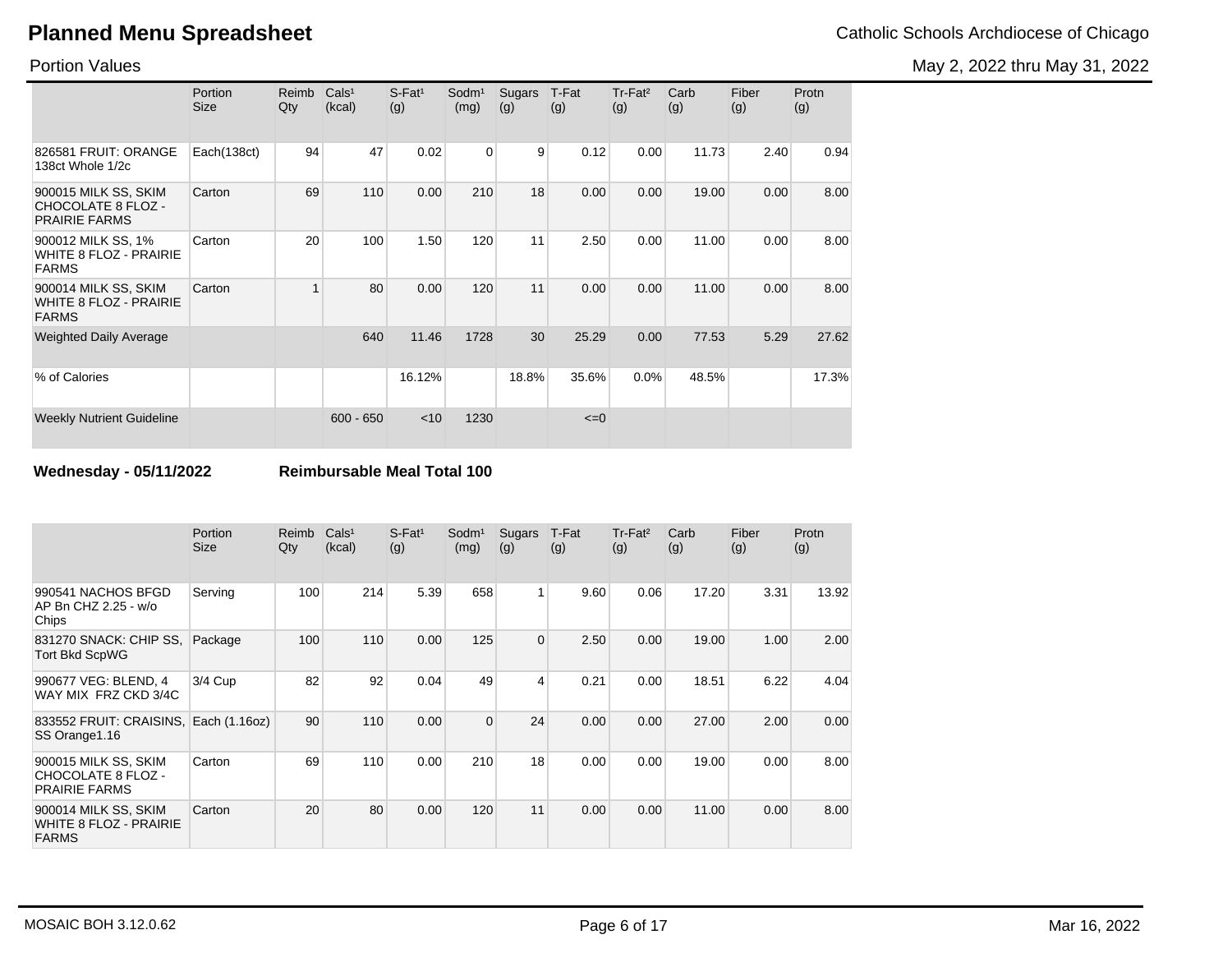May 2, 2022 thru May 31, 2022

| <b>Portion Values</b> |  |
|-----------------------|--|
|-----------------------|--|

|                                                              | Portion<br><b>Size</b> | Reimb<br>Qty | Cals <sup>1</sup><br>(kcal) | $S$ -Fat <sup>1</sup><br>(g) | Sodm <sup>1</sup><br>(mg) | Sugars<br>(g) | T-Fat<br>(g) | Tr-Fat <sup>2</sup><br>(g) | Carb<br>(g) | Fiber<br>(g) | Protn<br>(g) |
|--------------------------------------------------------------|------------------------|--------------|-----------------------------|------------------------------|---------------------------|---------------|--------------|----------------------------|-------------|--------------|--------------|
| 900012 MILK SS, 1%<br>WHITE 8 FLOZ - PRAIRIE<br><b>FARMS</b> | Carton                 |              | 100                         | 1.50                         | 120                       | 11            | 2.50         | 0.00                       | 11.00       | 0.00         | 8.00         |
| <b>Weighted Daily Average</b>                                |                        |              | 591                         | 5.45                         | 993                       | 41            | 12.30        | 0.06                       | 91.10       | 11.21        | 26.44        |
| % of Calories                                                |                        |              |                             | 8.30%                        |                           | 27.7%         | 18.7%        | 0.1%                       | 61.7%       |              | 17.9%        |
| <b>Weekly Nutrient Guideline</b>                             |                        |              | $600 - 650$                 | < 10                         | 1230                      |               | $\leq=0$     |                            |             |              |              |

**Thursday - 05/12/2022 Reimbursable Meal Total 100**

|                                                                         | Portion<br><b>Size</b> | Reimb<br>Qty | Cals <sup>1</sup><br>(kcal) | $S$ -Fat <sup>1</sup><br>(g) | $S$ odm $1$<br>(mg) | Sugars<br>(g) | T-Fat<br>(g) | Tr-Fat <sup>2</sup><br>(g) | Carb<br>(g) | Fiber<br>(g) | Protn<br>(g) |
|-------------------------------------------------------------------------|------------------------|--------------|-----------------------------|------------------------------|---------------------|---------------|--------------|----------------------------|-------------|--------------|--------------|
| 990737 PACK: PASTA,<br><b>SPAG CHIXPTYGLDN MZ</b><br>SPAGSCSS WGR2.5(2) | Pack                   | 100          | 456                         | 4.45                         | 573                 | 9             | 19.10        | 0.00                       | 48.29       | 6.39         | 22.92        |
| 990629 VEG: CARROTS,<br>DICED FZ CKD 3/4C                               | 3/4 Cup                | 82           | 49                          | 0.16                         | 78                  | 5             | 0.90         | 0.00                       | 10.21       | 4.36         | 0.77         |
| 825008 FRUIT: APPLE,<br>138CT Whole 1C                                  | Each (138ct)           | 94           | 62                          | 0.03                         | $\mathbf{1}$        | 12            | 0.20         | 0.00                       | 16.52       | 2.87         | 0.31         |
| 900015 MILK SS, SKIM<br>CHOCOLATE 8 FLOZ -<br><b>PRAIRIE FARMS</b>      | Carton                 | 69           | 110                         | 0.00                         | 210                 | 18            | 0.00         | 0.00                       | 19.00       | 0.00         | 8.00         |
| 900012 MILK SS, 1%<br><b>WHITE 8 FLOZ - PRAIRIE</b><br><b>FARMS</b>     | Carton                 | 20           | 100                         | 1.50                         | 120                 | 11            | 2.50         | 0.00                       | 11.00       | 0.00         | 8.00         |
| 900014 MILK SS, SKIM<br><b>WHITE 8 FLOZ - PRAIRIE</b><br><b>FARMS</b>   | Carton                 | 1            | 80                          | 0.00                         | 120                 | 11            | 0.00         | 0.00                       | 11.00       | 0.00         | 8.00         |
| <b>Weighted Daily Average</b>                                           |                        |              | 651                         | 4.92                         | 808                 | 39            | 20.52        | 0.00                       | 87.61       | 12.67        | 31.04        |
| % of Calories                                                           |                        |              |                             | 6.80%                        |                     | 24.0%         | 28.4%        | 0.0%                       | 53.8%       |              | 19.1%        |
| <b>Weekly Nutrient Guideline</b>                                        |                        |              | $600 - 650$                 | < 10                         | 1230                |               | $\leq=0$     |                            |             |              |              |

**Friday - 05/13/2022 Reimbursable Meal Total 100**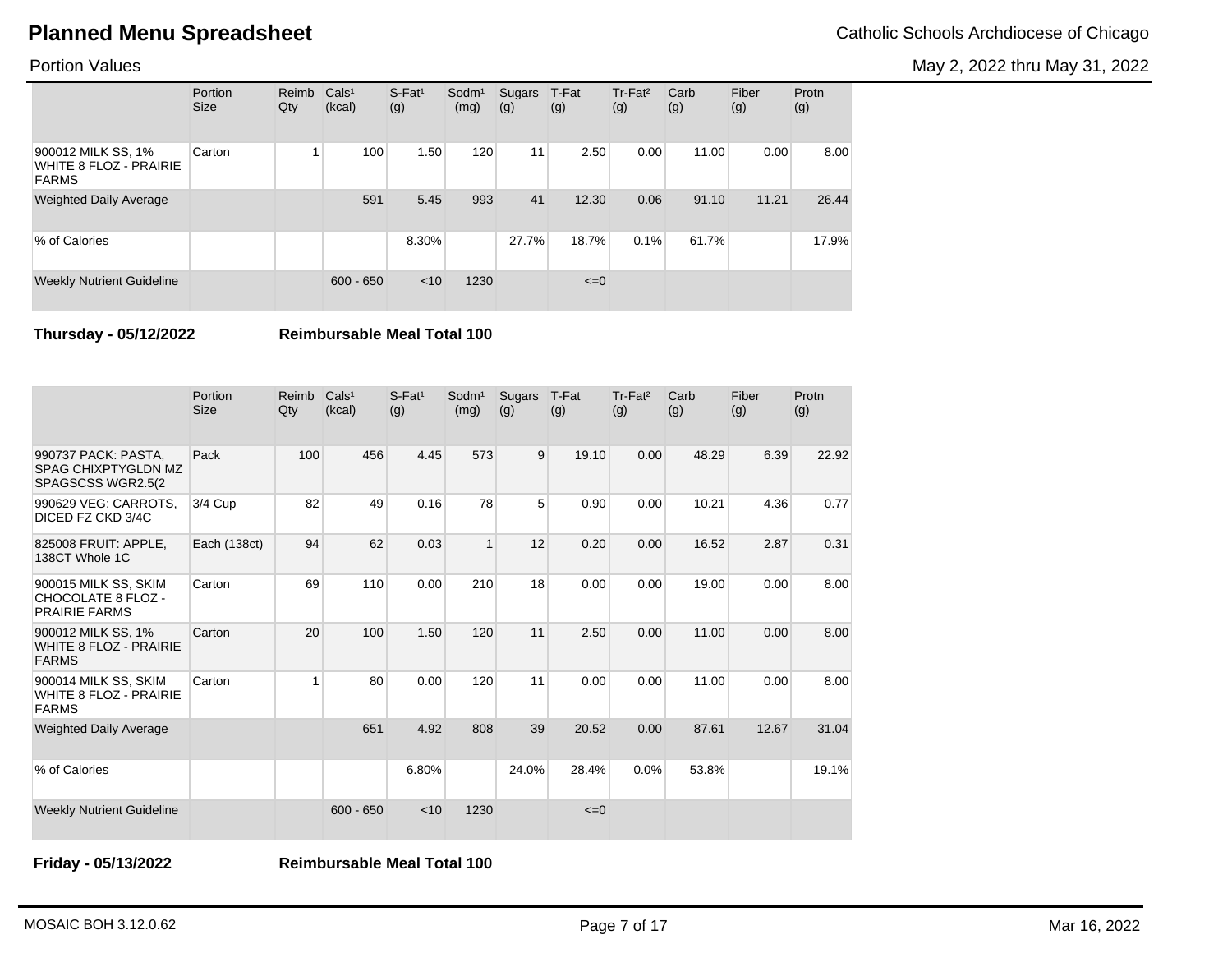# **Planned Menu Spreadsheet**

### Portion Values

May 2, 2022 thru May 31, 2022

|                                                                       | Portion<br><b>Size</b> | Reimb<br>Qty | Cals <sup>1</sup><br>(kcal) | $S$ -Fat <sup>1</sup><br>(g) | Sodm <sup>1</sup><br>(mg) | Sugars<br>(g)  | T-Fat<br>(g)        | Tr-Fat <sup>2</sup><br>(g) | Carb<br>(g) | Fiber<br>(g) | Protn<br>(g) |
|-----------------------------------------------------------------------|------------------------|--------------|-----------------------------|------------------------------|---------------------------|----------------|---------------------|----------------------------|-------------|--------------|--------------|
| 990689 PACK: MTBL<br>CHIX KOREAN, RICE WG<br>$2.0$ (2BG)              | Pack                   | 100          | 439                         | 3.44                         | 576                       | 11             | 13.43               | 0.01                       | 61.65       | 2.14         | 19.63        |
| 990721 VEG: SALAD, Side 1 Cup<br>Rom AP Chopped 1c                    |                        | 93           | 6                           | 0.01                         | 3                         | $\overline{0}$ | 0.11                | 0.00                       | 1.24        | 0.79         | 0.46         |
| 826055 COND PC,<br><b>DRESSING FRENCH 12G</b><br>(HEINZ)              | Each                   | 93           | 52                          | 0.66                         | 128                       | 3              | 4.33                | 85.08                      | 3.17        | 0.09         | 0.09         |
| 990557 VEG: TOMATOES, 1/4 Cup<br>GRAPE 1/4C                           |                        | 93           | 8                           | 0.01                         | $\overline{2}$            | $\mathbf{1}$   | 0.09                | 0.00                       | 1.68        | 0.52         | 0.38         |
| 000116 FRUIT: CUP SS,<br><b>APPLESC UNSWT SHLF-</b><br>STBL 1/2C      | Each (1/2c)            | 96           | 50                          | 0.00                         | $\Omega$                  | 12             | 0.00                | 0.00                       | 14.00       | 1.00         | 0.00         |
| 900015 MILK SS, SKIM<br>CHOCOLATE 8 FLOZ -<br><b>PRAIRIE FARMS</b>    | Carton                 | 69           | 110                         | 0.00                         | 210                       | 18             | 0.00                | 0.00                       | 19.00       | 0.00         | 8.00         |
| 900012 MILK SS, 1%<br><b>WHITE 8 FLOZ - PRAIRIE</b><br><b>FARMS</b>   | Carton                 | 20           | 100                         | 1.50                         | 120                       | 11             | 2.50                | 0.00                       | 11.00       | 0.00         | 8.00         |
| 900014 MILK SS, SKIM<br><b>WHITE 8 FLOZ - PRAIRIE</b><br><b>FARMS</b> | Carton                 | 1            | 80                          | 0.00                         | 120                       | 11             | 0.00                | 0.00                       | 11.00       | 0.00         | 8.00         |
| <b>Weighted Daily Average</b>                                         |                        |              | 645                         | 4.38                         | 871                       | 42             | 18.15               | 79.14                      | 96.17       | 4.40         | 27.70        |
| % of Calories                                                         |                        |              |                             | 6.11%                        |                           | 26.0%          | 25.3%               | 110.4%                     | 59.6%       |              | 17.2%        |
| <b>Weekly Nutrient Guideline</b>                                      |                        |              | $600 - 650$                 | < 10                         | 1230                      |                | $\leq$ $=$ $\theta$ |                            |             |              |              |

**Monday - 05/16/2022 Reimbursable Meal Total 100**

|                                                                        | Portion<br><b>Size</b> | Reimb<br>Qty | Cals <sup>1</sup><br>(kcal) | $S$ -Fat <sup>1</sup><br>(g) | Sodm <sup>1</sup><br>(mg) | Sugars<br>(g) | T-Fat<br>(g) | Tr-Fat <sup>2</sup><br>(g) | Carb<br>(g) | Fiber<br>(g) | Protn<br>(g) |
|------------------------------------------------------------------------|------------------------|--------------|-----------------------------|------------------------------|---------------------------|---------------|--------------|----------------------------|-------------|--------------|--------------|
| 990332 STICKS, MOZZ<br><b>BRD CRUNCHER PIZZA</b><br>WG 2 (2.5BG) (4EA) | 4 Each                 | 100          | 420                         | 9.00                         | 670                       | 3             | 20.00        | 0.00                       | 41.00       | 6.00         | 20.00        |
| 830676 VEG: BROCCOLI,<br>CUT FRZ CKD 3/4C                              | 3/4 Cup                | 82           | 37                          | 0.02                         | 14                        | 2             | 0.16         | 0.00                       | 6.97        | 3.91         | 4.04         |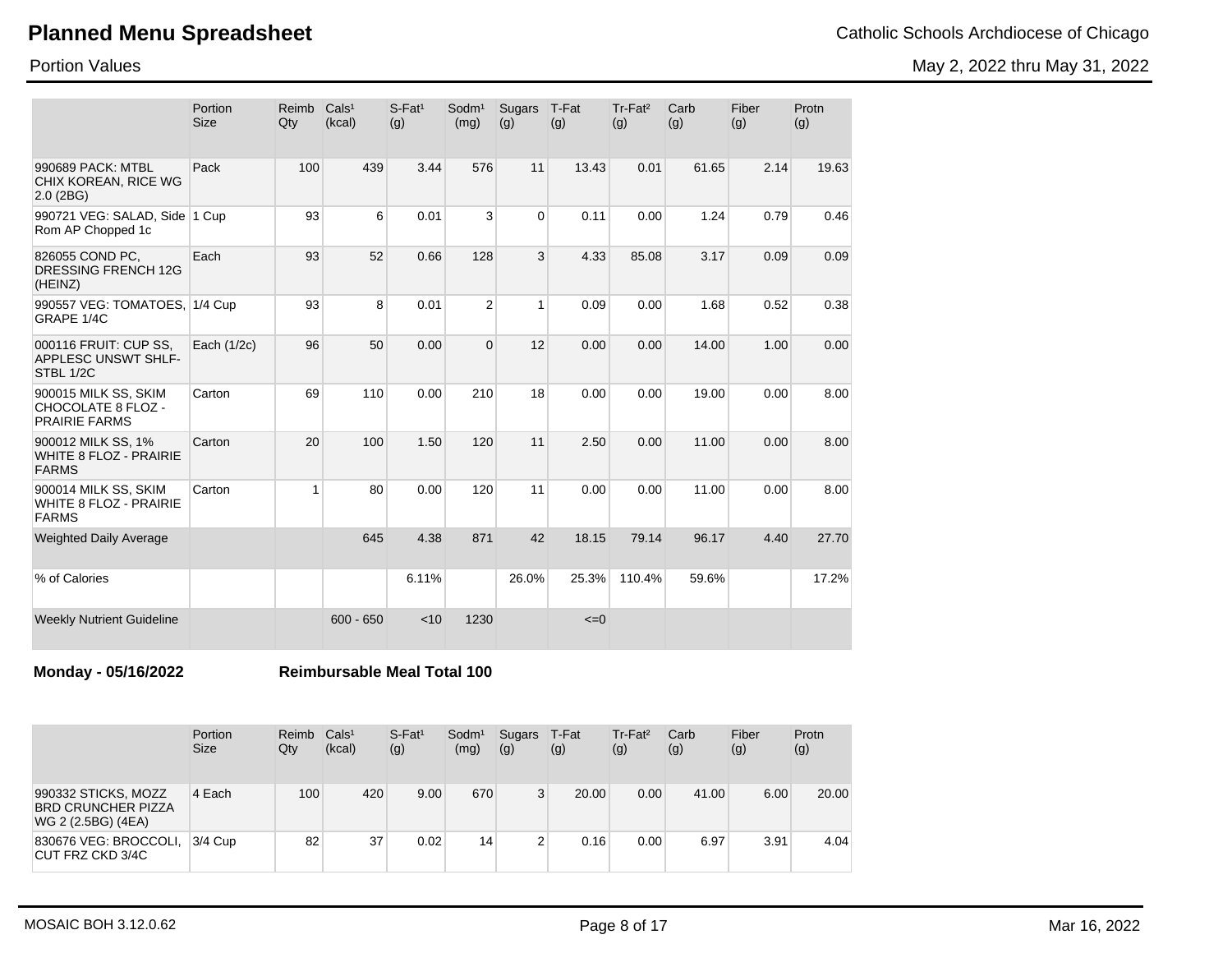Portion Values

|                                                                    | Portion<br><b>Size</b> | Reimb<br>Qty | Cals <sup>1</sup><br>(kcal) | $S$ -Fat <sup>1</sup><br>(g) | Sodm <sup>1</sup><br>(mg) | Sugars<br>(g) | T-Fat<br>(g) | Tr-Fat <sup>2</sup><br>(g) | Carb<br>(g) | Fiber<br>(g) | Protn<br>(g) |
|--------------------------------------------------------------------|------------------------|--------------|-----------------------------|------------------------------|---------------------------|---------------|--------------|----------------------------|-------------|--------------|--------------|
| 826581 FRUIT: ORANGE<br>138ct Whole 1/2c                           | Each(138ct)            | 94           | 47                          | 0.02                         | $\overline{0}$            | 9             | 0.12         | 0.00                       | 11.73       | 2.40         | 0.94         |
| 900015 MILK SS, SKIM<br>CHOCOLATE 8 FLOZ -<br><b>PRAIRIE FARMS</b> | Carton                 | 69           | 110                         | 0.00                         | 210                       | 18            | 0.00         | 0.00                       | 19.00       | 0.00         | 8.00         |
| 900012 MILK SS, 1%<br>WHITE 8 FLOZ - PRAIRIE<br><b>FARMS</b>       | Carton                 | 20           | 100                         | 1.50                         | 120                       | 11            | 2.50         | 0.00                       | 11.00       | 0.00         | 8.00         |
| 900014 MILK SS, SKIM<br>WHITE 8 FLOZ - PRAIRIE<br><b>FARMS</b>     | Carton                 |              | 80                          | 0.00                         | 120                       | 11            | 0.00         | 0.00                       | 11.00       | 0.00         | 8.00         |
| <b>Weighted Daily Average</b>                                      |                        |              | 591                         | 9.33                         | 852                       | 28            | 20.74        | 0.00                       | 73.16       | 11.46        | 31.40        |
| % of Calories                                                      |                        |              |                             | 14.21%                       |                           | 19.0%         | 31.6%        | 0.0%                       | 49.5%       |              | 21.3%        |
| <b>Weekly Nutrient Guideline</b>                                   |                        |              | $600 - 650$                 | $<$ 10                       | 1230                      |               | $\leq=0$     |                            |             |              |              |

**Tuesday - 05/17/2022 Reimbursable Meal Total 100**

|                                                                             | <b>Portion</b><br><b>Size</b> | Reimb<br>Qty | Cals <sup>1</sup><br>(kcal) | $S$ -Fat <sup>1</sup><br>(g) | Sodm <sup>1</sup><br>(mg) | Sugars<br>(g) | T-Fat<br>(g) | Tr-Fat <sup>2</sup><br>(g) | Carb<br>(g) | Fiber<br>(g) | Protn<br>(g) |
|-----------------------------------------------------------------------------|-------------------------------|--------------|-----------------------------|------------------------------|---------------------------|---------------|--------------|----------------------------|-------------|--------------|--------------|
| 990731 PACK: PASTA,<br><b>ROTINI CHIXMTBL &amp;</b><br>SPAG SC SS NONWG2(2) | Pack                          | 100          | 452                         | 3.54                         | 250                       | 8             | 13.44        | 0.00                       | 58.38       | 5.24         | 23.13        |
| 830678 VEG: BEANS,<br>GREEN CUT FZ CKD 3/4c                                 | 3/4 Cup                       | 82           | 29                          | 0.05                         |                           | 2             | 0.18         | 0.00                       | 6.76        | 3.15         | 1.56         |
| 825008 FRUIT: APPLE,<br>138CT Whole 1C                                      | Each (138ct)                  | 94           | 62                          | 0.03                         | 1                         | 12            | 0.20         | 0.00                       | 16.52       | 2.87         | 0.31         |
| 900015 MILK SS, SKIM<br>CHOCOLATE 8 FLOZ -<br><b>PRAIRIE FARMS</b>          | Carton                        | 69           | 110                         | 0.00                         | 210                       | 18            | 0.00         | 0.00                       | 19.00       | 0.00         | 8.00         |
| 900012 MILK SS, 1%<br>WHITE 8 FLOZ - PRAIRIE<br><b>FARMS</b>                | Carton                        | 20           | 100                         | 1.50                         | 120                       | 11            | 2.50         | 0.00                       | 11.00       | 0.00         | 8.00         |

May 2, 2022 thru May 31, 2022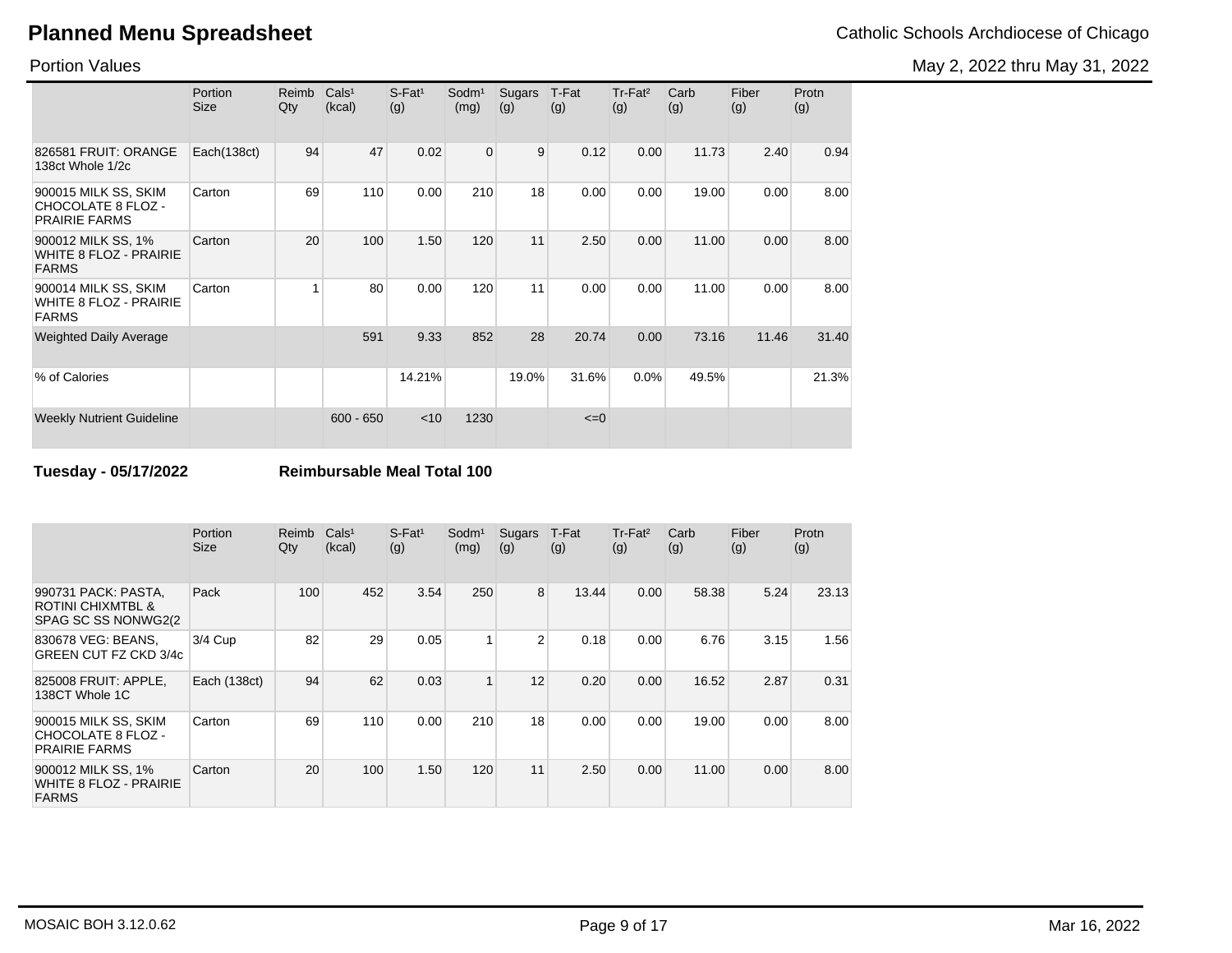May 2, 2022 thru May 31, 2022

### Portion Values

|                                                                       | Portion<br><b>Size</b> | Reimb<br>Qty | Cals <sup>1</sup><br>(kcal) | $S$ -Fat <sup>1</sup><br>(g) | $S$ odm $1$<br>(mg) | Sugars<br>(g) | T-Fat<br>(g) | Tr-Fat <sup>2</sup><br>(g) | Carb<br>(g) | Fiber<br>(g) | Protn<br>(g) |
|-----------------------------------------------------------------------|------------------------|--------------|-----------------------------|------------------------------|---------------------|---------------|--------------|----------------------------|-------------|--------------|--------------|
| 900014 MILK SS, SKIM<br><b>WHITE 8 FLOZ - PRAIRIE</b><br><b>FARMS</b> | Carton                 |              | 80                          | 0.00                         | 120                 | 11            | 0.00         | 0.00                       | 11.00       | 0.00         | 8.00         |
| <b>Weighted Daily Average</b>                                         |                        |              | 632                         | 3.91                         | 422                 | 36            | 14.27        | 0.00                       | 94.87       | 10.52        | 31.91        |
| % of Calories                                                         |                        |              |                             | 5.57%                        |                     | 22.8%         | 20.3%        | $0.0\%$                    | 60.0%       |              | 20.2%        |
| <b>Weekly Nutrient Guideline</b>                                      |                        |              | $600 - 650$                 | < 10                         | 1230                |               | $\leq=0$     |                            |             |              |              |

**Wednesday - 05/18/2022 Reimbursable Meal Total 100**

|                                                                       | Portion<br><b>Size</b> | Reimb<br>Qty | Cals <sup>1</sup><br>(kcal) | $S-Fat1$<br>(g) | Sodm <sup>1</sup><br>(mg) | <b>Sugars</b><br>(g) | T-Fat<br>(g) | Tr-Fat <sup>2</sup><br>(g) | Carb<br>(g) | Fiber<br>(g) | Protn<br>(g) |
|-----------------------------------------------------------------------|------------------------|--------------|-----------------------------|-----------------|---------------------------|----------------------|--------------|----------------------------|-------------|--------------|--------------|
| 990736 SDW BN, ChixPty<br>Gldn Crspy Pln WG/WG<br>2.0 (ALPHA)         | Sandwich               | 100          | 390                         | 2.50            | 700                       | $\overline{4}$       | 16.00        | 0.00                       | 42.00       | 5.00         | 20.00        |
| 825867 COND PC Sauce,<br><b>BBQ 12g</b>                               | Each                   | 100          | 15                          | 0.00            | 158                       | 3                    | 0.03         | 0.00                       | 3.34        | 0.16         | 0.14         |
| 830647 VEG: BEANS,<br><b>BLACK BBQ 3/4C</b>                           | 3/4 Cup                | 82           | 234                         | 0.03            | 435                       | 14                   | 0.29         | $*0.00$                    | 45.81       | 8.55         | 11.04        |
| 000116 FRUIT: CUP SS,<br>APPLESC UNSWT SHLF-<br>STBL 1/2C             | Each (1/2c)            | 96           | 50                          | 0.00            | $\Omega$                  | 12                   | 0.00         | 0.00                       | 14.00       | 1.00         | 0.00         |
| 900015 MILK SS, SKIM<br>CHOCOLATE 8 FLOZ -<br><b>PRAIRIE FARMS</b>    | Carton                 | 69           | 110                         | 0.00            | 210                       | 18                   | 0.00         | 0.00                       | 19.00       | 0.00         | 8.00         |
| 900012 MILK SS, 1%<br><b>WHITE 8 FLOZ - PRAIRIE</b><br><b>FARMS</b>   | Carton                 | 20           | 100                         | 1.50            | 120                       | 11                   | 2.50         | 0.00                       | 11.00       | 0.00         | 8.00         |
| 900014 MILK SS, SKIM<br><b>WHITE 8 FLOZ - PRAIRIE</b><br><b>FARMS</b> | Carton                 | $\mathbf{1}$ | 80                          | 0.00            | 120                       | 11                   | 0.00         | 0.00                       | 11.00       | 0.00         | 8.00         |
| <b>Weighted Daily Average</b>                                         |                        |              | 741                         | 2.83            | 1385                      | 45                   | 16.77        | $*0.00$                    | 111.77      | 13.13        | 36.39        |
| % of Calories                                                         |                        |              |                             | 3.44%           |                           | 24.3%                | 20.4%        | $*0.0\%$                   | 60.3%       |              | 19.6%        |
| <b>Weekly Nutrient Guideline</b>                                      |                        |              | $600 - 650$                 | < 10            | 1230                      |                      | $\leq=0$     |                            |             |              |              |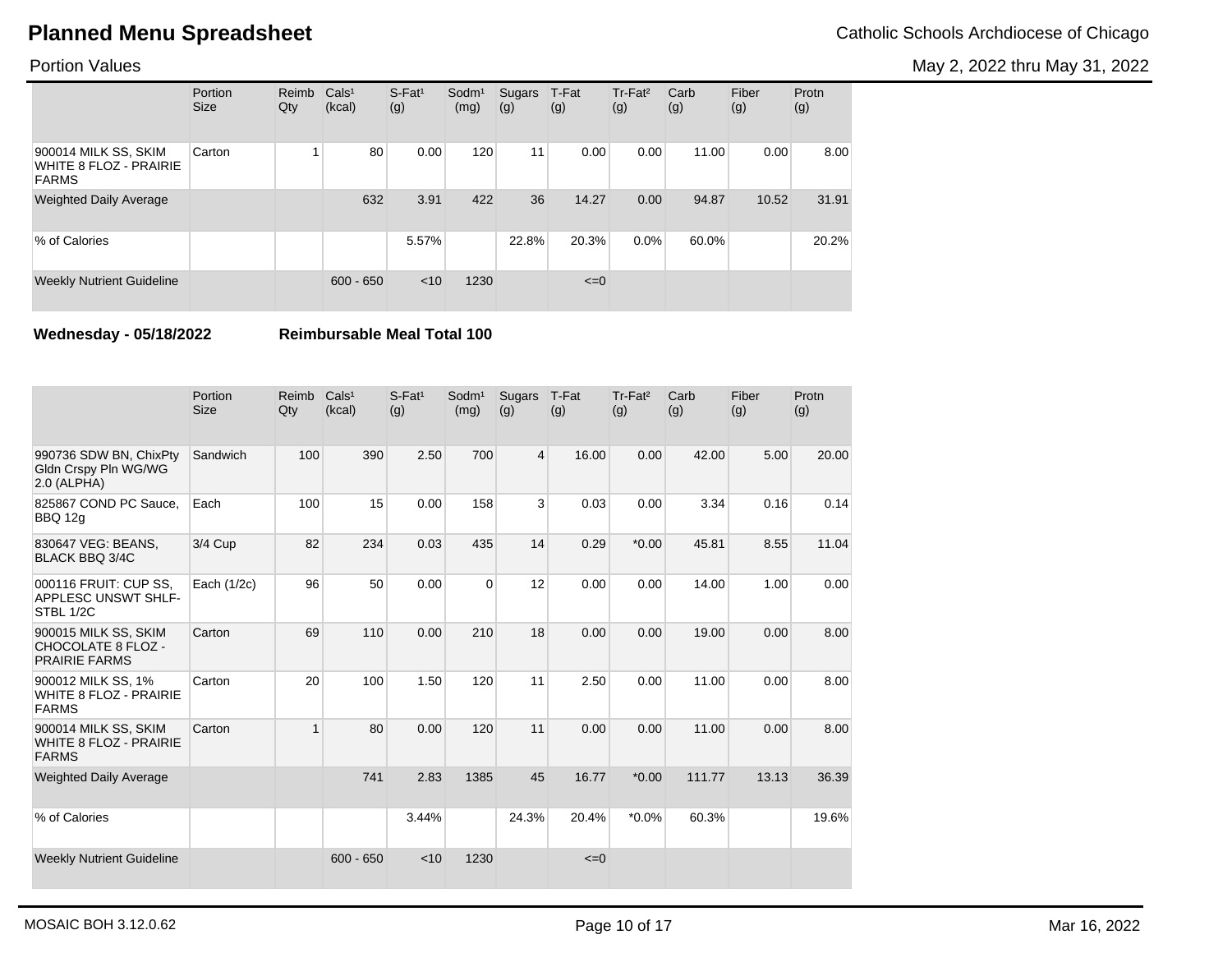May 2, 2022 thru May 31, 2022

Portion Values

**Thursday - 05/19/2022 Reimbursable Meal Total 100**

|                                                                           | Portion<br><b>Size</b> | Reimb<br>Qty | Cals <sup>1</sup><br>(kcal) | $S$ -Fat <sup>1</sup><br>(g) | Sodm <sup>1</sup><br>(mg) | Sugars<br>(g)  | T-Fat<br>(g) | Tr-Fat <sup>2</sup><br>(g) | Carb<br>(g) | Fiber<br>(g) | Protn<br>(g) |
|---------------------------------------------------------------------------|------------------------|--------------|-----------------------------|------------------------------|---------------------------|----------------|--------------|----------------------------|-------------|--------------|--------------|
| 990697 PACK: BEEF<br>SALIS STK, NDLSPRSL,<br>BFGRVY SS NonWG2(1           | Pack                   | 100          | 350                         | 7.20                         | 515                       | 4              | 17.55        | 0.14                       | 28.84       | 2.32         | 18.76        |
| 830251 VEG: CORN, FZ<br><b>CKD 3/4C</b>                                   | 3/4 Cup                | 85           | 102                         | 0.13                         |                           | $\overline{4}$ | 0.85         | 0.00                       | 24.38       | 3.03         | 3.22         |
| 000124 FRUIT: PEARS<br>150 ct.                                            | Each (150ct)           | 93           | 67                          | 0.03                         | 1                         | 12             | 0.17         | 0.00                       | 17.97       | 3.66         | 0.42         |
| 900015 MILK SS, SKIM<br><b>CHOCOLATE 8 FLOZ -</b><br><b>PRAIRIE FARMS</b> | Carton                 | 69           | 110                         | 0.00                         | 210                       | 18             | 0.00         | 0.00                       | 19.00       | 0.00         | 8.00         |
| 900012 MILK SS, 1%<br><b>WHITE 8 FLOZ - PRAIRIE</b><br><b>FARMS</b>       | Carton                 | 20           | 100                         | 1.50                         | 120                       | 11             | 2.50         | 0.00                       | 11.00       | 0.00         | 8.00         |
| 900014 MILK SS, SKIM<br><b>WHITE 8 FLOZ - PRAIRIE</b><br><b>FARMS</b>     | Carton                 | $\mathbf{1}$ | 80                          | 0.00                         | 120                       | 11             | 0.00         | 0.00                       | 11.00       | 0.00         | 8.00         |
| <b>Weighted Daily Average</b>                                             |                        |              | 596                         | 7.63                         | 687                       | 32             | 18.92        | 0.14                       | 81.69       | 8.30         | 29.09        |
| % of Calories                                                             |                        |              |                             | 11.52%                       |                           | 21.5%          | 28.6%        | 0.2%                       | 54.8%       |              | 19.5%        |
| <b>Weekly Nutrient Guideline</b>                                          |                        |              | $600 - 650$                 | < 10                         | 1230                      |                | $\leq=0$     |                            |             |              |              |

**Friday - 05/20/2022 Reimbursable Meal Total 100**

|                                                            | Portion<br><b>Size</b> | Reimb<br>Qty | Cals <sup>1</sup><br>(kcal) | $S$ -Fat <sup>1</sup><br>(g) | Sodm <sup>1</sup><br>(mg) | Sugars<br>(g) | T-Fat<br>(g) | Tr-Fat <sup>2</sup><br>(g) | Carb<br>(g) | Fiber<br>(g) | Protn<br>(g) |
|------------------------------------------------------------|------------------------|--------------|-----------------------------|------------------------------|---------------------------|---------------|--------------|----------------------------|-------------|--------------|--------------|
| 000157 BEEF GD,<br>SLOPPY JOE MEAT SS<br>2.0 (W/O BUN)     | #10 scp (2)<br>MMA)    | 100          | 146                         | 3.03                         | 353                       | 3             | 7.36         | $*0.00$                    | 6.68        | 1.00         | 11.95        |
| 990545 BUN.<br>HAMBURGER WG (Alpha)<br>- Indiv Overwrapped | Each                   | 100          | 150                         | 0.00                         | 260                       | 3             | 2.00         | 0.00                       | 26.00       | 2.00         | 6.00         |
| 990618 VEG: POTATO<br>SWT, FF SEASONED<br>$(MCCAIN)$ 3/4C  | $3/4$ Cup              | 82           | 251                         | .57                          | 282                       | 11            | 9.41         | 0.00                       | 37.63       | 1.57         | 1.57         |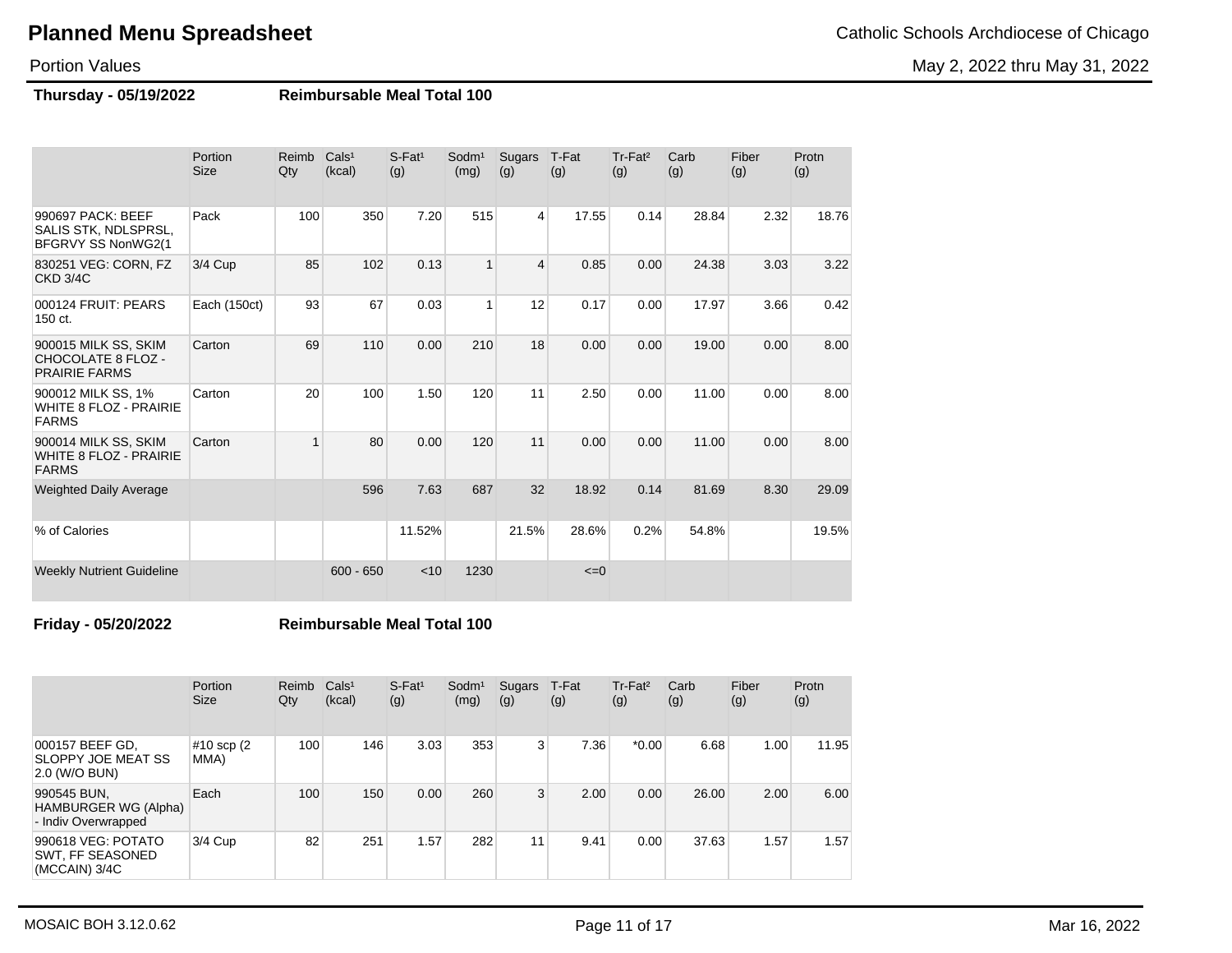May 2, 2022 thru May 31, 2022

Portion Values

|                                                                       | Portion<br><b>Size</b> | Reimb<br>Qty | Cals <sup>1</sup><br>(kcal) | $S$ -Fat <sup>1</sup><br>(g) | Sodm <sup>1</sup><br>(mg) | Sugars<br>(g) | T-Fat<br>(g) | $Tr-Fat2$<br>(g) | Carb<br>(g) | Fiber<br>(g) | Protn<br>(g) |
|-----------------------------------------------------------------------|------------------------|--------------|-----------------------------|------------------------------|---------------------------|---------------|--------------|------------------|-------------|--------------|--------------|
| 826337 JUICE SS, Apple<br>100% 4oz Cart                               | Each                   | 99           | 60                          | 0.00                         | 15                        | 13            | 0.00         | 0.00             | 14.00       | 0.00         | 0.00         |
| 900015 MILK SS, SKIM<br>CHOCOLATE 8 FLOZ -<br><b>PRAIRIE FARMS</b>    | Carton                 | 69           | 110                         | 0.00                         | 210                       | 18            | 0.00         | 0.00             | 19.00       | 0.00         | 8.00         |
| 900012 MILK SS, 1%<br><b>WHITE 8 FLOZ - PRAIRIE</b><br><b>FARMS</b>   | Carton                 | 20           | 100                         | 1.50                         | 120                       | 11            | 2.50         | 0.00             | 11.00       | 0.00         | 8.00         |
| 900014 MILK SS, SKIM<br><b>WHITE 8 FLOZ - PRAIRIE</b><br><b>FARMS</b> | Carton                 |              | 80                          | 0.00                         | 120                       | 11            | 0.00         | 0.00             | 11.00       | 0.00         | 8.00         |
| <b>Weighted Daily Average</b>                                         |                        |              | 657                         | 4.62                         | 1030                      | 42            | 17.58        | $*0.00$          | 92.81       | 4.29         | 26.43        |
| % of Calories                                                         |                        |              |                             | 6.33%                        |                           | 25.6%         | 24.1%        | $*0.0\%$         | 56.5%       |              | 16.1%        |
| <b>Weekly Nutrient Guideline</b>                                      |                        |              | $600 - 650$                 | $<$ 10                       | 1230                      |               | $\leq=0$     |                  |             |              |              |

**Monday - 05/23/2022 Reimbursable Meal Total 100**

|                                                                           | Portion<br><b>Size</b> | Reimb<br>Qty | Cals <sup>1</sup><br>(kcal) | $S$ -Fat <sup>1</sup><br>(g) | Sodm <sup>1</sup><br>(mg) | Sugars<br>(g)  | T-Fat<br>(g) | Tr-Fat <sup>2</sup><br>(g) | Carb<br>(g) | Fiber<br>(g) | Protn<br>(g) |
|---------------------------------------------------------------------------|------------------------|--------------|-----------------------------|------------------------------|---------------------------|----------------|--------------|----------------------------|-------------|--------------|--------------|
| 990610 MELT SUB AP,<br>CHIXMTBL BBQ SS 2.0<br>(W/O BUN)                   | Sandwich               | 100          | 268                         | 3.33                         | 586                       | 23             | 10.83        | 0.00                       | 29.79       | 0.83         | 14.17        |
| 990572 BUN, HOT DOG<br>WG (Alpha) - Indiv<br>Overwrapped                  | Each                   | 100          | 150                         | 0.00                         | 270                       | 3 <sup>1</sup> | 2.50         | 0.00                       | 28.00       | 2.50         | 6.00         |
| 830678 VEG: BEANS,<br><b>GREEN CUT FZ CKD 3/4c</b>                        | $3/4$ Cup              | 82           | 29                          | 0.05                         | 1                         | $\overline{2}$ | 0.18         | 0.00                       | 6.76        | 3.15         | 1.56         |
| 825008 FRUIT: APPLE.<br>138CT Whole 1C                                    | Each (138ct)           | 94           | 62                          | 0.03                         | 1                         | 12             | 0.20         | 0.00                       | 16.52       | 2.87         | 0.31         |
| 900015 MILK SS, SKIM<br><b>CHOCOLATE 8 FLOZ -</b><br><b>PRAIRIE FARMS</b> | Carton                 | 69           | 110                         | 0.00                         | 210                       | 18             | 0.00         | 0.00                       | 19.00       | 0.00         | 8.00         |
| 900012 MILK SS, 1%<br><b>WHITE 8 FLOZ - PRAIRIE</b><br><b>FARMS</b>       | Carton                 | 20           | 100                         | 1.50                         | 120                       | 11             | 2.50         | 0.00                       | 11.00       | 0.00         | 8.00         |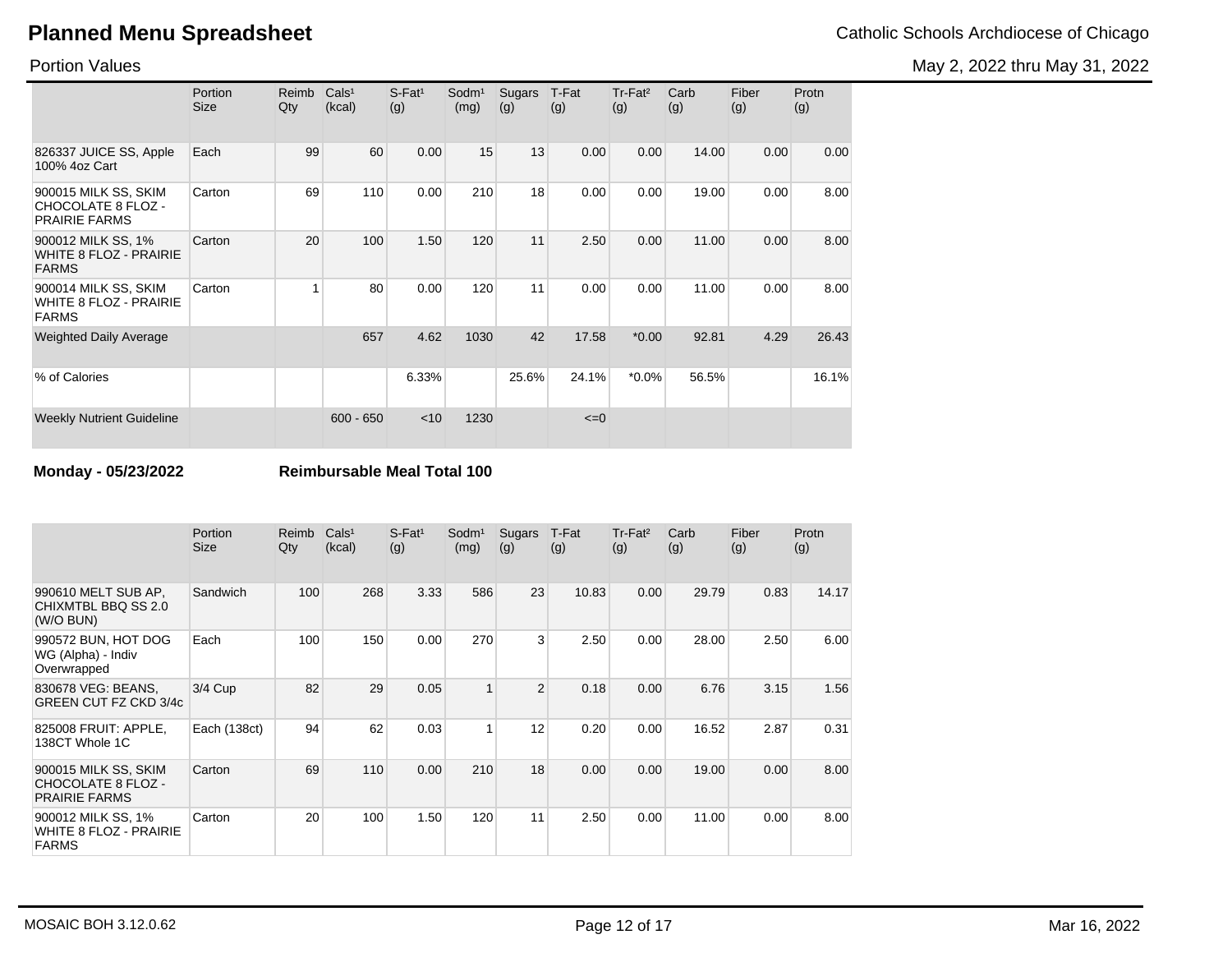May 2, 2022 thru May 31, 2022

### Portion Values

|                                                                | Portion<br><b>Size</b> | Reimb<br>Qty | Cals <sup>1</sup><br>(kcal) | $S$ -Fat <sup>1</sup><br>(g) | $S$ odm $1$<br>(mg) | Sugars<br>(g) | T-Fat<br>(g) | Tr-Fat <sup>2</sup><br>(g) | Carb<br>(g) | Fiber<br>(g) | Protn<br>(g) |
|----------------------------------------------------------------|------------------------|--------------|-----------------------------|------------------------------|---------------------|---------------|--------------|----------------------------|-------------|--------------|--------------|
| 900014 MILK SS, SKIM<br>WHITE 8 FLOZ - PRAIRIE<br><b>FARMS</b> | Carton                 |              | 80                          | 0.00                         | 120                 | 11            | 0.00         | 0.00                       | 11.00       | 0.00         | 8.00         |
| <b>Weighted Daily Average</b>                                  |                        |              | 597                         | 3.70                         | 1028                | 54            | 14.17        | 0.00                       | 94.29       | 8.61         | 28.94        |
| % of Calories                                                  |                        |              |                             | 5.58%                        |                     | 36.2%         | 21.4%        | 0.0%                       | 63.2%       |              | 19.4%        |
| <b>Weekly Nutrient Guideline</b>                               |                        |              | $600 - 650$                 | < 10                         | 1230                |               | $\leq=0$     |                            |             |              |              |

**Tuesday - 05/24/2022 Reimbursable Meal Total 100**

|                                                                       | Portion<br><b>Size</b> | Reimb<br>Qty | Cals <sup>1</sup><br>(kcal) | $S-Fat1$<br>(g) | Sodm <sup>1</sup><br>(mg) | Sugars<br>(g)  | T-Fat<br>(g) | Tr-Fat <sup>2</sup><br>(g) | Carb<br>(g) | Fiber<br>(g) | Protn<br>(g) |
|-----------------------------------------------------------------------|------------------------|--------------|-----------------------------|-----------------|---------------------------|----------------|--------------|----------------------------|-------------|--------------|--------------|
| 990531 PIZZA AP TONY<br>4X6 CHZ 100% WG 2.0                           | Each                   | 100          | 300                         | 5.00            | 440                       | 8              | 11.00        | 0.00                       | 34.00       | 4.00         | 16.00        |
| 830676 VEG: BROCCOLI.<br>CUT FRZ CKD 3/4C                             | $3/4$ Cup              | 82           | 37                          | 0.02            | 14                        | $\overline{2}$ | 0.16         | 0.00                       | 6.97        | 3.91         | 4.04         |
| 831449 FRUIT: CRAISINS,<br>SS Strawb1.16                              | Box (1.16oz)           | 90           | 110                         | 0.00            | $\Omega$                  | 24             | 0.00         | 0.00                       | 27.00       | 2.00         | 0.00         |
| 900015 MILK SS, SKIM<br>CHOCOLATE 8 FLOZ -<br><b>PRAIRIE FARMS</b>    | Carton                 | 69           | 110                         | 0.00            | 210                       | 18             | 0.00         | 0.00                       | 19.00       | 0.00         | 8.00         |
| 900012 MILK SS, 1%<br><b>WHITE 8 FLOZ - PRAIRIE</b><br><b>FARMS</b>   | Carton                 | 20           | 100                         | 1.50            | 120                       | 11             | 2.50         | 0.00                       | 11.00       | 0.00         | 8.00         |
| 900014 MILK SS, SKIM<br><b>WHITE 8 FLOZ - PRAIRIE</b><br><b>FARMS</b> | Carton                 | $\mathbf{1}$ | 80                          | 0.00            | 120                       | 11             | 0.00         | 0.00                       | 11.00       | 0.00         | 8.00         |
| <b>Weighted Daily Average</b>                                         |                        |              | 526                         | 5.32            | 622                       | 46             | 11.63        | 0.00                       | 79.44       | 9.01         | 26.51        |
| % of Calories                                                         |                        |              |                             | 9.10%           |                           | 35.0%          | 19.9%        | 0.0%                       | 60.4%       |              | 20.2%        |
| <b>Weekly Nutrient Guideline</b>                                      |                        |              | $600 - 650$                 | < 10            | 1230                      |                | $\leq=0$     |                            |             |              |              |

**Wednesday - 05/25/2022 Reimbursable Meal Total 100**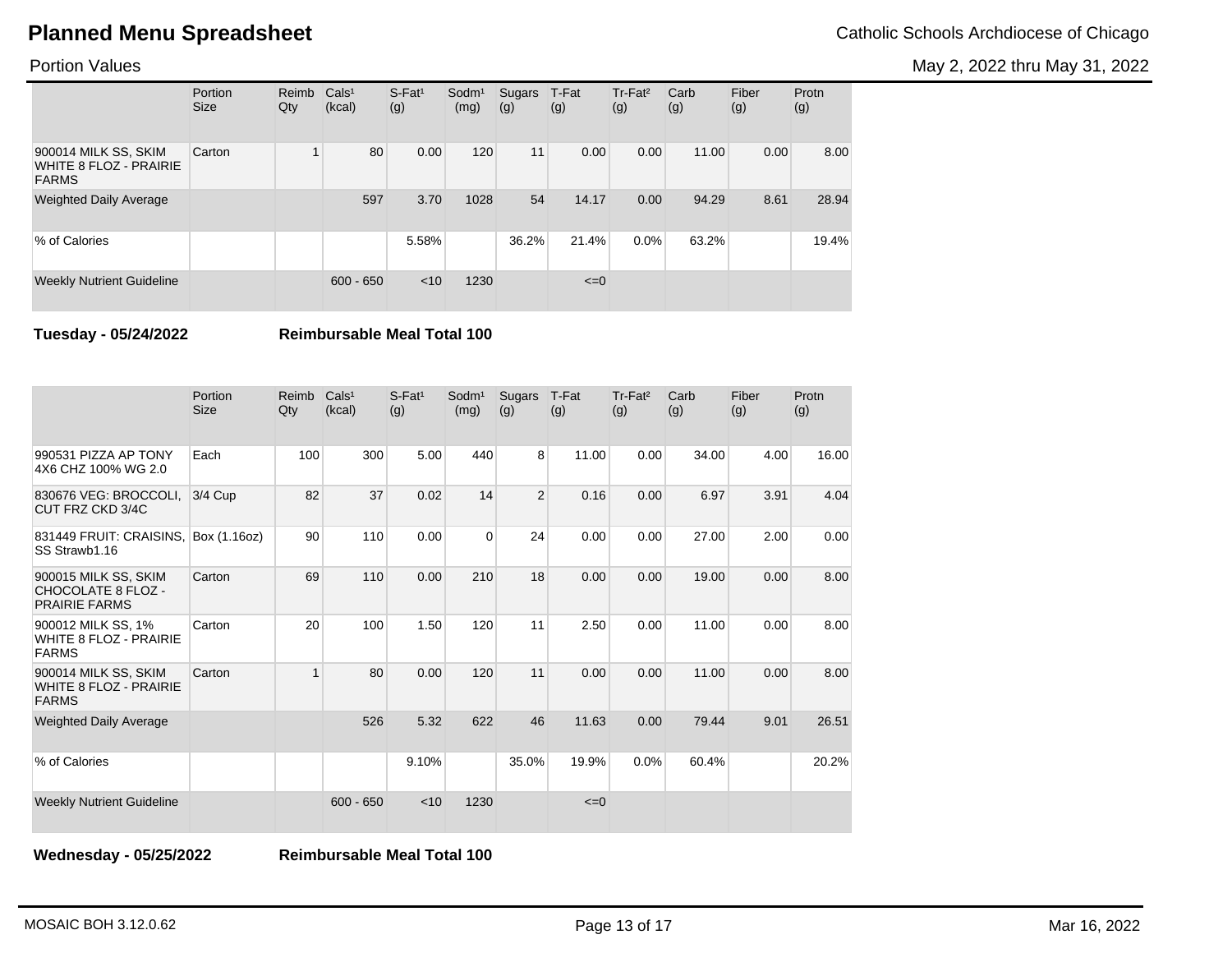Portion Values

| <b>Planned Menu Spreadsheet</b> | Catholic Schools Archdiocese of Chicago |
|---------------------------------|-----------------------------------------|
|---------------------------------|-----------------------------------------|

May 2, 2022 thru May 31, 2022

|                                                                       | Portion<br><b>Size</b> | Reimb<br>Qty | Cals <sup>1</sup><br>(kcal) | $S-Fat1$<br>(g) | Sodm <sup>1</sup><br>(mg) | Sugars<br>(g)  | T-Fat<br>(g) | Tr-Fat <sup>2</sup><br>(g) | Carb<br>(g) | Fiber<br>(g) | Protn<br>(g) |
|-----------------------------------------------------------------------|------------------------|--------------|-----------------------------|-----------------|---------------------------|----------------|--------------|----------------------------|-------------|--------------|--------------|
| 900045 BURG, BEEF AP<br>WG 2.0 (2BG) (ALPHA)                          | Each                   | 100          | 260                         | 2.50            | 305                       | $\overline{3}$ | 8.00         | 0.00                       | 28.00       | 2.00         | 17.00        |
| 825856 COND PC Ketchup Each<br>9q Heinz                               |                        | 100          | 10                          | 0.00            | 85                        | $\overline{2}$ | 0.00         | 0.00                       | 3.00        | 0.00         | 0.00         |
| 830644 VEG: BEANS.<br>BKD VEG AP 3/4c                                 | 3/4 Cup                | 82           | 333                         | 0.00            | 772                       | 21             | 1.51         | 0.00                       | 65.05       | 12.10        | 16.64        |
| 826581 FRUIT: ORANGE<br>138ct Whole 1/2c                              | Each(138ct)            | 94           | 47                          | 0.02            | $\Omega$                  | 9              | 0.12         | 0.00                       | 11.73       | 2.40         | 0.94         |
| 900015 MILK SS, SKIM<br>CHOCOLATE 8 FLOZ -<br><b>PRAIRIE FARMS</b>    | Carton                 | 69           | 110                         | 0.00            | 210                       | 18             | 0.00         | 0.00                       | 19.00       | 0.00         | 8.00         |
| 900012 MILK SS, 1%<br><b>WHITE 8 FLOZ - PRAIRIE</b><br><b>FARMS</b>   | Carton                 | 20           | 100                         | 1.50            | 120                       | 11             | 2.50         | 0.00                       | 11.00       | 0.00         | 8.00         |
| 900014 MILK SS, SKIM<br><b>WHITE 8 FLOZ - PRAIRIE</b><br><b>FARMS</b> | Carton                 | 1            | 80                          | 0.00            | 120                       | 11             | 0.00         | 0.00                       | 11.00       | 0.00         | 8.00         |
| <b>Weighted Daily Average</b>                                         |                        |              | 684                         | 2.81            | 1193                      | 46             | 9.85         | 0.00                       | 110.79      | 14.18        | 38.73        |
| % of Calories                                                         |                        |              |                             | 3.70%           |                           | 26.9%          | 13.0%        | 0.0%                       | 64.8%       |              | 22.6%        |
| <b>Weekly Nutrient Guideline</b>                                      |                        |              | $600 - 650$                 | < 10            | 1230                      |                | $\leq=0$     |                            |             |              |              |

**Thursday - 05/26/2022 Reimbursable Meal Total 100**

|                                                                 | Portion<br><b>Size</b> | Reimb<br>Qty | Cals <sup>1</sup><br>(kcal) | $S$ -Fat <sup>1</sup><br>(g) | Sodm <sup>1</sup><br>(mg) | Sugars<br>(g)  | T-Fat<br>(g) | Tr-Fat <sup>2</sup><br>(g) | Carb<br>(g) | Fiber<br>(g) | Protn<br>(g) |
|-----------------------------------------------------------------|------------------------|--------------|-----------------------------|------------------------------|---------------------------|----------------|--------------|----------------------------|-------------|--------------|--------------|
| 990674 SDW BN, CHAM<br>TKY(JENNIE-O SLCD) PV<br>WG 2(2BG)(ALPHA | Sandwich               | 100          | 325                         | 6.01                         | 762                       | $\overline{4}$ | 12.78        | 0.00                       | 28.01       | 2.00         | 22.55        |
| 825862 COND PC Mustard Each<br>6g                               |                        | 95           | $\Omega$                    | 0.00                         | 65                        | $\overline{0}$ | 0.00         | 0.00                       | 1.00        | 0.00         | 0.00         |
| 990551 VEG: SALAD,<br>POTATO AP 3/4C (1/2C<br>VEG)              | 3/4 Cup                | 87           | 330                         | 3.00                         | 810                       | 11             | 18.01        | 0.00                       | 40.52       | 4.50         | 3.00         |
| 990592 VEG: CARROTS,<br>FRESH BABY IW 1.3OZ                     | Bag (1.3 ozw)          | 93           | 13                          | 0.01                         | 29                        | 2              | 0.05         | 0.00                       | 3.04        | 1.07         | 0.24         |

MOSAIC BOH 3.12.0.62 Mar 16, 2022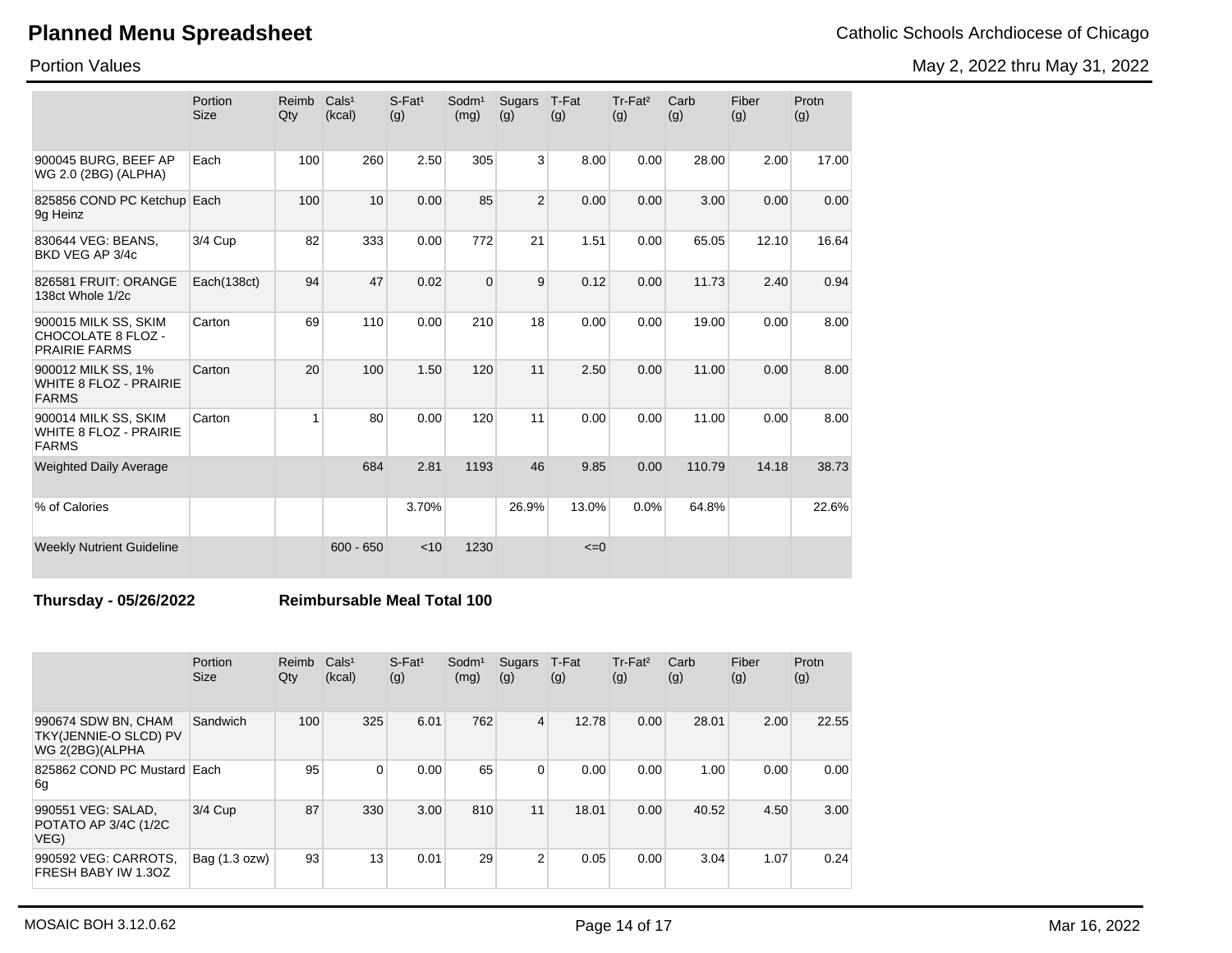May 2, 2022 thru May 31, 2022

Portion Values

|                                                                       | Portion<br>Size | Reimb<br>Qty | Cals <sup>1</sup><br>(kcal) | $S$ -Fat <sup>1</sup><br>(g) | Sodm <sup>1</sup><br>(mg) | Sugars<br>(g) | T-Fat<br>(g) | Tr-Fat <sup>2</sup><br>(g) | Carb<br>(g) | Fiber<br>(g) | Protn<br>(g) |
|-----------------------------------------------------------------------|-----------------|--------------|-----------------------------|------------------------------|---------------------------|---------------|--------------|----------------------------|-------------|--------------|--------------|
| 000124 FRUIT: PEARS<br>150 ct.                                        | Each (150ct)    | 93           | 67                          | 0.03                         | $\mathbf{1}$              | 12            | 0.17         | 0.00                       | 17.97       | 3.66         | 0.42         |
| 900015 MILK SS, SKIM<br>CHOCOLATE 8 FLOZ -<br><b>PRAIRIE FARMS</b>    | Carton          | 69           | 110                         | 0.00                         | 210                       | 18            | 0.00         | 0.00                       | 19.00       | 0.00         | 8.00         |
| 900012 MILK SS, 1%<br><b>WHITE 8 FLOZ - PRAIRIE</b><br><b>FARMS</b>   | Carton          | 20           | 100                         | 1.50                         | 120                       | 11            | 2.50         | 0.00                       | 11.00       | 0.00         | 8.00         |
| 900014 MILK SS, SKIM<br><b>WHITE 8 FLOZ - PRAIRIE</b><br><b>FARMS</b> | Carton          |              | 80                          | 0.00                         | 120                       | 11            | 0.00         | 0.00                       | 11.00       | 0.00         | 8.00         |
| <b>Weighted Daily Average</b>                                         |                 |              | 784                         | 8.95                         | 1726                      | 40            | 29.14        | 0.00                       | 99.17       | 10.31        | 32.98        |
| % of Calories                                                         |                 |              |                             | 10.27%                       |                           | 20.4%         | 33.5%        | 0.0%                       | 50.6%       |              | 16.8%        |
| <b>Weekly Nutrient Guideline</b>                                      |                 |              | $600 - 650$                 | $<$ 10                       | 1230                      |               | $\leq=0$     |                            |             |              |              |

**Friday - 05/27/2022 Reimbursable Meal Total 100**

|                                                                     | Portion<br><b>Size</b> | Reimb<br>Qty | Cals <sup>1</sup><br>(kcal) | $S$ -Fat <sup>1</sup><br>(g) | Sodm <sup>1</sup><br>(mg) | Sugars<br>(g)  | T-Fat<br>(g) | Tr-Fat <sup>2</sup><br>(g) | Carb<br>(g) | Fiber<br>(g) | Protn<br>(g) |
|---------------------------------------------------------------------|------------------------|--------------|-----------------------------|------------------------------|---------------------------|----------------|--------------|----------------------------|-------------|--------------|--------------|
| 990687 ENT: BOWL, RICE<br><b>CHIXDCD SOUTHWEST</b><br>CH 2.0 (2BG)  | Bowl                   | 100          | 389                         | 4.27                         | 356                       | 1              | 11.97        | $*0.00$                    | 51.23       | 2.05         | 19.69        |
| 990629 VEG: CARROTS,<br>DICED FZ CKD 3/4C                           | 3/4 Cup                | 82           | 49                          | 0.16                         | 78                        | 5 <sup>1</sup> | 0.90         | 0.00                       | 10.21       | 4.36         | 0.77         |
| 826340 JUICE SS, Frt Bld<br>100% 4oz Crt                            | Each                   | 99           | 60                          | 0.00                         | 10                        | 13             | 0.00         | 0.00                       | 14.00       | 0.00         | 0.00         |
| 900015 MILK SS, SKIM<br>CHOCOLATE 8 FLOZ -<br><b>PRAIRIE FARMS</b>  | Carton                 | 69           | 110                         | 0.00                         | 210                       | 18             | 0.00         | 0.00                       | 19.00       | 0.00         | 8.00         |
| 900012 MILK SS, 1%<br><b>WHITE 8 FLOZ - PRAIRIE</b><br><b>FARMS</b> | Carton                 | 20           | 100                         | 1.50                         | 120                       | 11             | 2.50         | 0.00                       | 11.00       | 0.00         | 8.00         |